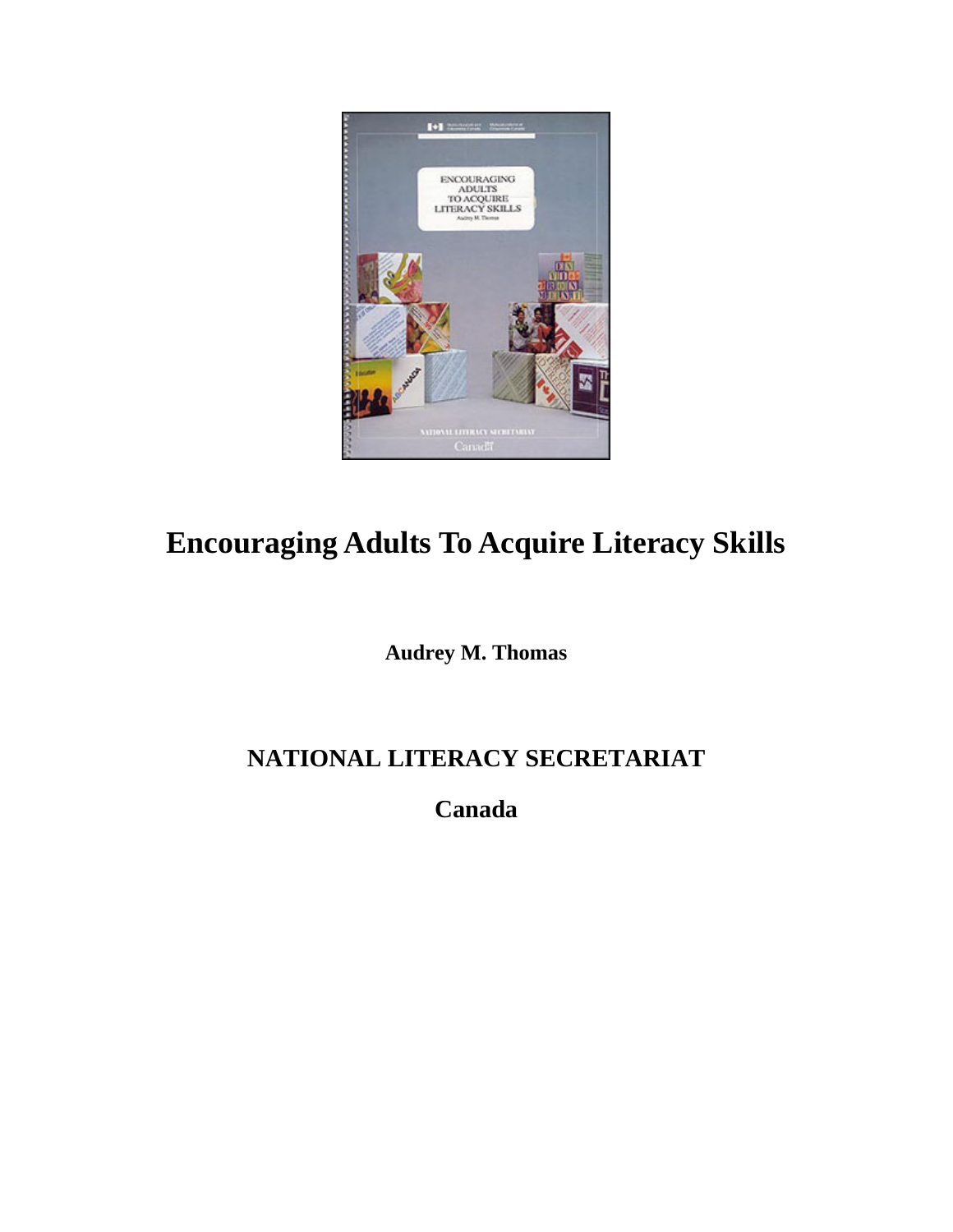# **ENCOURAGING ADULTS TO ACQUIRE LITERACY SKILLS**

Audrey M. Thomas

Published by the National Literacy Secretariat Ottawa, Ontario K1A 0M5

September 1990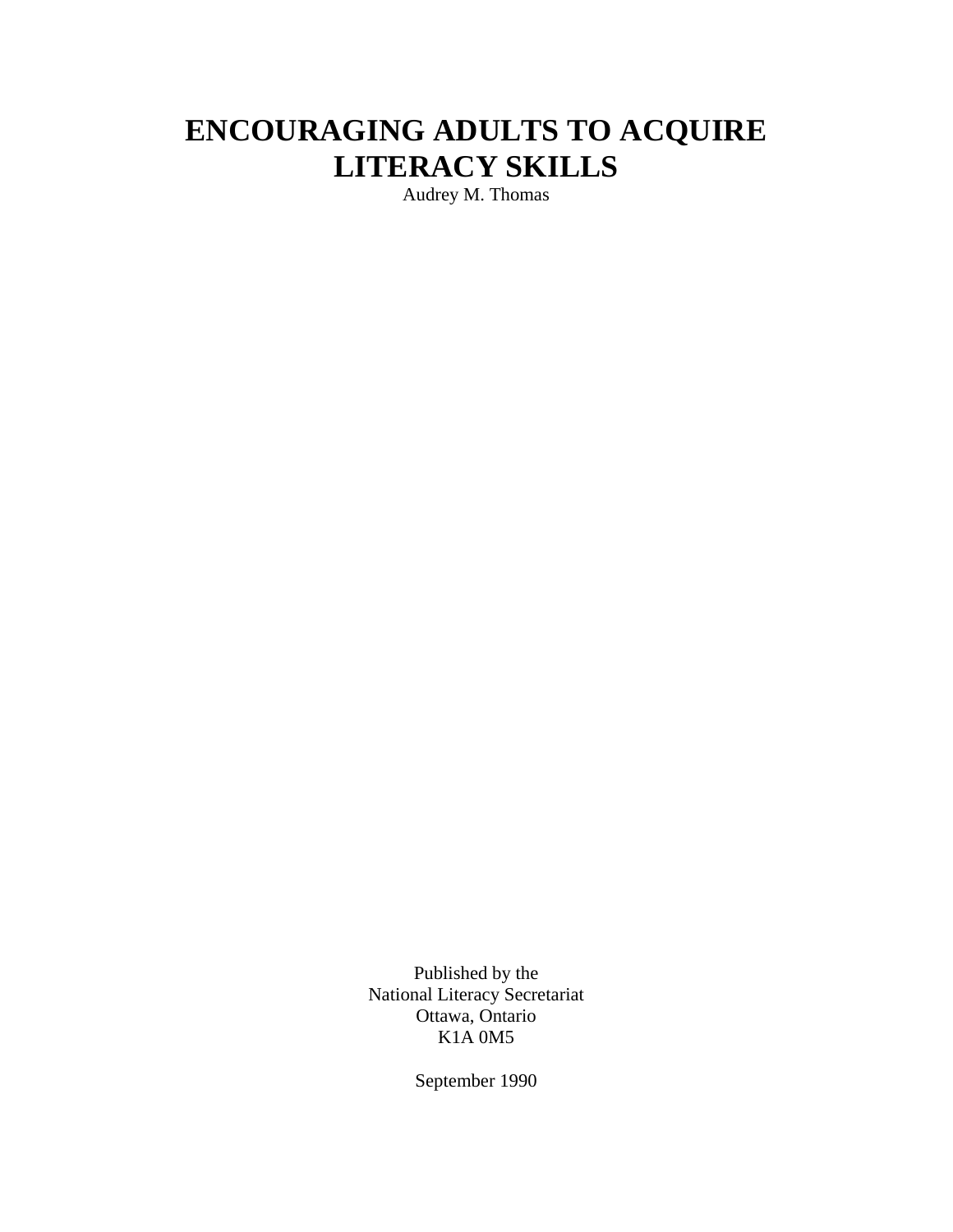Audrey M. Thomas is a literary consultant living in Victoria, British Columbia.

### **Acknowledgements**

In the preparation of this monograph, the author held extensive telephone consultations with many people across the country and would like to thank them for their contributions.

Some useful resources for further reading are listed at the back of the monograph.

*The opinions expressed in this publication do not necessarily represent the views or policies of the National Literacy Secretariat*.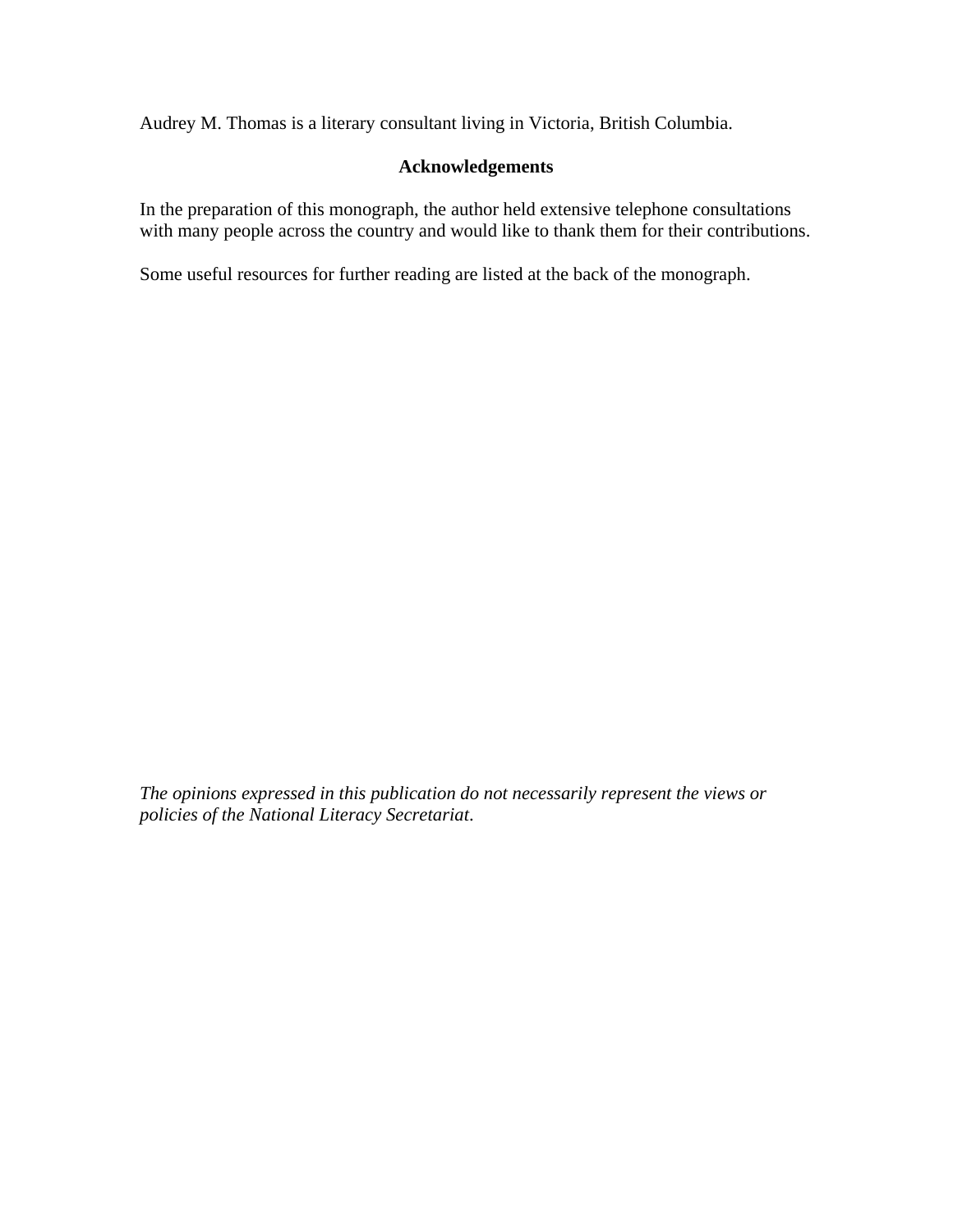# **TABLE OF CONTENTS**

### **[The Issues](#page-4-0)**

[What is the Problem?](#page-4-0) 

[Who are the Low-Literate Adults?](#page-5-0) 

[What is Literacy and Why is it Important in Our Society?](#page-5-0)

[Why do Low-Literate Adults Not Participate in Programs?](#page-7-0) 

[What Participants Say About Coming to Adult Basic Literacy Programs?](#page-10-0) 

[And What About Dropouts?](#page-12-0)

## **[Reaching Out to Learners](#page-14-0)**

[Recruitment](#page-14-0) 

[Retention](#page-21-0) 

**[Conclusion](#page-23-0)** 

**[Some Useful Resources](#page-24-0)**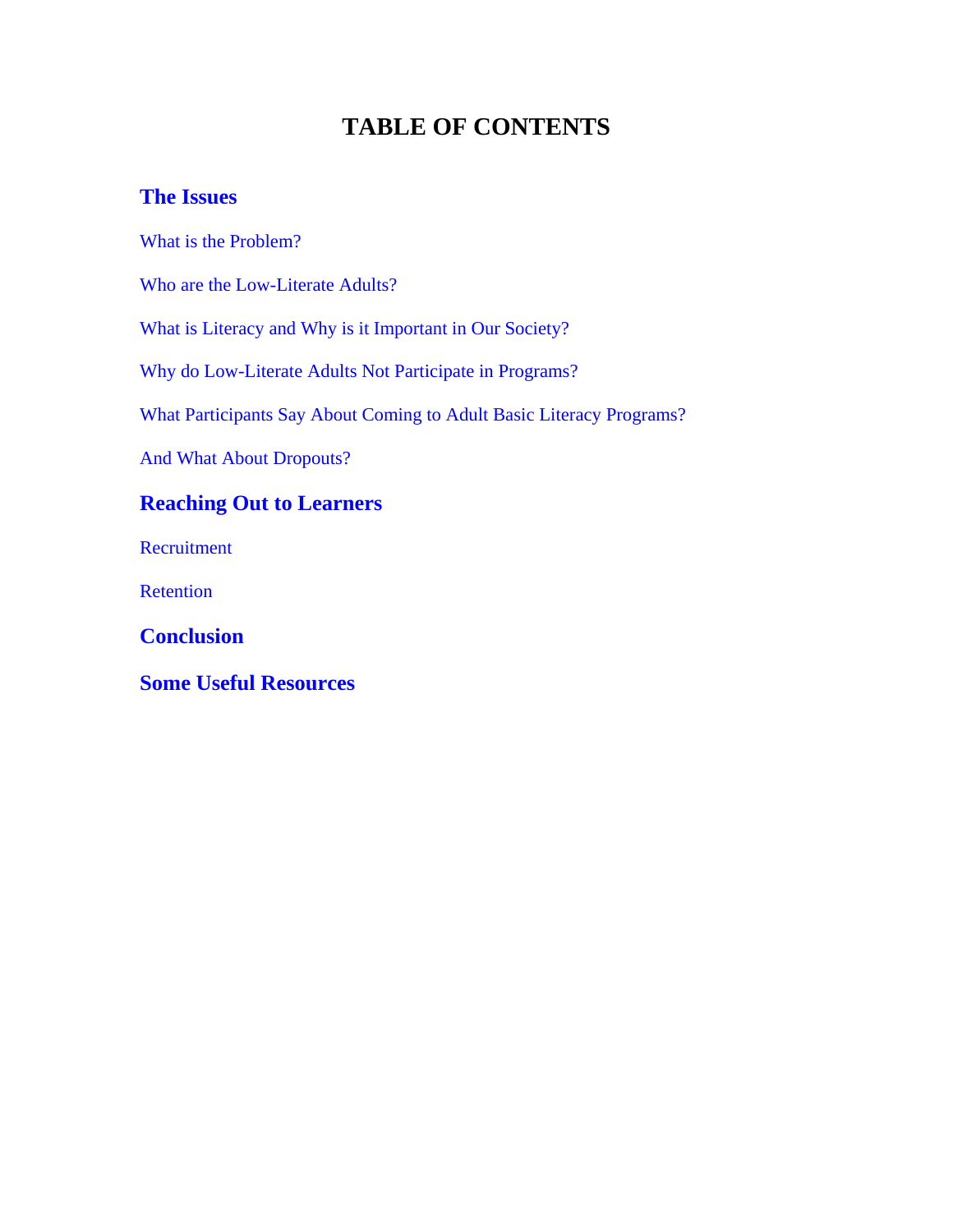# **THE ISSUES**

### **What is the Problem?**

<span id="page-4-0"></span>According to a 1989 Statistics Canada survey of the literacy skills of Canada's adult population, 2.9 million people either cannot read, or have difficulty reading print material encountered in daily life. An additional 4 million people do not have sufficient skills to cope with unfamiliar, complex reading matter and tend to avoid such situations. This total of 6.9 million people represents 38 per cent of the Canadian population aged 16 to 69 years. The survey was carried out in English and in French. Those adults who had no abilities in either official language represented two per cent of the sample and are included in the figures above.

In the fall of 1987, many Canadians were startled to learn of Canada's adult illiteracy problem through a series of hard-hitting articles in the Southam Press across Canada. The basis for these articles was a specially commissioned research study by Southam News. The study found that 4.5 million Canadians could not read, write or use numbers well enough to meet the demands of today's society. One-third of this total said they had graduated from high school.

Adult literacy programs in Canada have been in existence for some time. However, in the last five years, there has been a groundswell of support for the issue and now, during 1990 International Literacy Year (ILY) - many sectors of society are "on side". Adult literacy's moment has come, but ILY is only the beginning of a thrust to improve the literacy situation throughout the world by the year 2000. To improve the situation requires some understanding of the contexts in which literacy occurs as well as trying to probe into the causes of illiteracy. Above all, it demands an understanding of and sensitivity to the people with low literacy skill levels.

The Southam survey pointed out that less than two per cent of the 4.5 million people with literacy difficulties were enrolled in literacy programs in 1987. It also estimated that only 10 per cent of the low-literate population would consider taking literacy classes, and that dropout rates of 50 per cent had been recorded. Taken together, these statistics provide the challenge for improving Canada's literacy situation by the year 2000. The growth of the literacy movement across the country and the increase in the number of programs and new initiatives demonstrate that people are responding to this challenge. The issue here is twofold:

- how to attract more people to take advantage of programs; and
- how to encourage and support those who come so that their literacy skills are improved.

The balance of this paper will address these questions.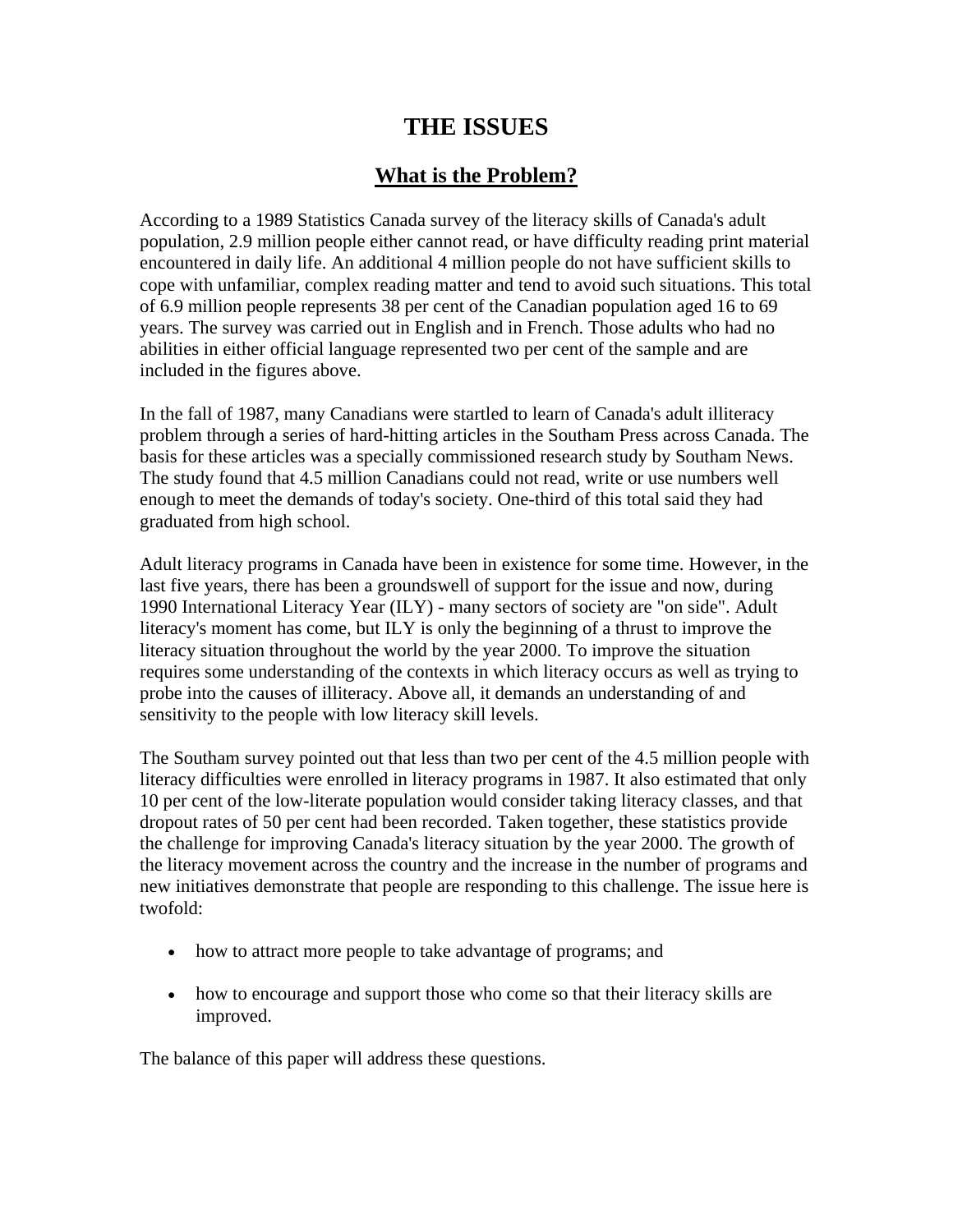## **Who are the Low-Literate Adults?**

<span id="page-5-0"></span>Adults with low literacy skills are found throughout Canada and in all age groups but are most numerous in the older groups. There are more or less equal numbers of men and women with low literacy skills. Higher rates of people with literacy difficulties are usually found in rural and remote areas, but actual numbers are greater in the urban centres.

Many low-literate adults, like other sectors of the population, are parents, citizens and taxpayers. Many are employed - some have their own businesses and rely on others to do any necessary paperwork. Many are quite articulate and independent thinkers; others are shy and need to be encouraged to express their opinions. Nevertheless, studies show that there is a strong relationship between attained level of education and literacy skills. Adults with low levels of education are more likely to be poorer than better educated adults, have higher unemployment rates than the average, and have a disproportionately large number among them who do not participate in the work force. Moreover, when times are tough, those low-literate adults who do work are often the first to lose their jobs. Those people who are fortunate enough to retain their jobs, are not likely to be in line for promotions or cannot accept them if they are offered because of their literacy difficulties. Some people become anxious and quit rather than stay and admit to their problem: they are afraid of being found out, of being ridiculed, and of feeling ashamed.

## **What is Literacy and Why is it Important in Our Society?**

Simply expressed, literacy is the ability to read and write. In former times people without that dual ability were called "illiterate". The state of being able to read, but not write was considered a state of "semi-literacy". The twentieth century has brought both enormous technological changes in our society and an accelerated pace of introduction of those changes. Concepts have changed to accommodate and reflect these developments.

Literacy has been defined in many ways reflecting the assumptions and biases of those doing the defining. Compulsory education has been in place for at least 40 years in all provinces of Canada, and for over 100 years in some parts of the country. Thus, the number of people who are completely illiterate, in the old sense, is very small around two per cent of the population 15 years and over. Literacy, however, is situational: it depends on the skills demanded in a specific context. In the print and information oriented society which Canada has become, skills are needed to process print and information in a variety of ways and in many different settings. Consider the following examples: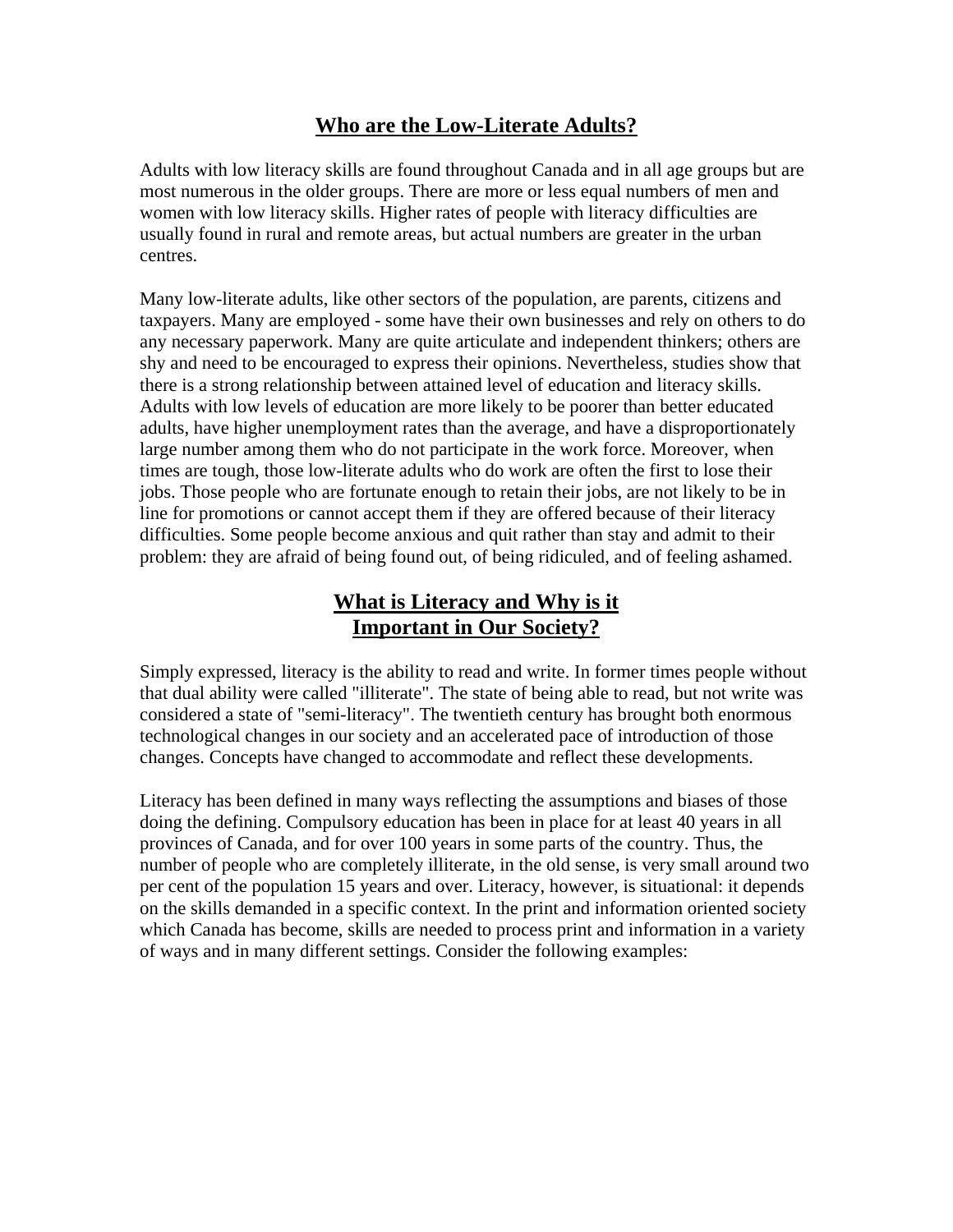- It has been estimated that blue-collar workers now spend about two hours a day on some kind of job-related reading task.
- Low-income consumers would probably prefer to purchase generic products in the supermarket because of their low prices. However, if these people have low literacy skills, they may be forced to buy the brand-name products because the pictures on the labels give clues to the contents.
- Parents with low literacy skills become frustrated when they cannot help children with their homework or read the letters which come home from school.
- Some Native peoples and immigrants have difficulty in adjusting to official language literacy because they are not literate in their mother tongue and they require instruction in oral fluency in the official language before literacy.

The above examples illustrate how literacy occurs in the workplace, in the community, in the home, and in the culture. Yet literacy goes beyond such uses. It can be a means of expanding personal and mental horizons, of helping people achieve their goals and dreams. It may encourage self-confidence and contribute to more self reliant and enlightened citizens. Becoming literate then, means acquiring the necessary reading, writing and other skills which people need to operate in their personal, socio-cultural, and economic contexts.

There is literacy acquisition for personal purposes, but there are national purposes also. Canadian demographic trends, the changes in technology and the structure of the economy are all factors which are coming to bear on the literacy question and use of the country's human resources. In the 1990s, Canadian industry will require a flexible, multiskilled labour force. The aging of the work force and its slower growth rate will require more retraining of established workers in the 35 to 55 years age group to meet changing job skill requirements.

There is a shift in the economy from the production of goods to the services sector. Labour market studies stress that many jobs in the traditional and least skilled sectors will disappear, while jobs in highly-skilled sectors will increase. The new jobs will require higher levels of language, mathematics and reasoning skills. Workers will have to adapt to new job challenges throughout their working lives. This means workers will need not only a strong foundation in basic skills, but they will also need ongoing opportunities to upgrade their skills and to acquire new knowledge and different skills. With such changes in the work environment, it is natural to wonder why so few adults are enrolled in literacy programs and why so many apparently do not continue.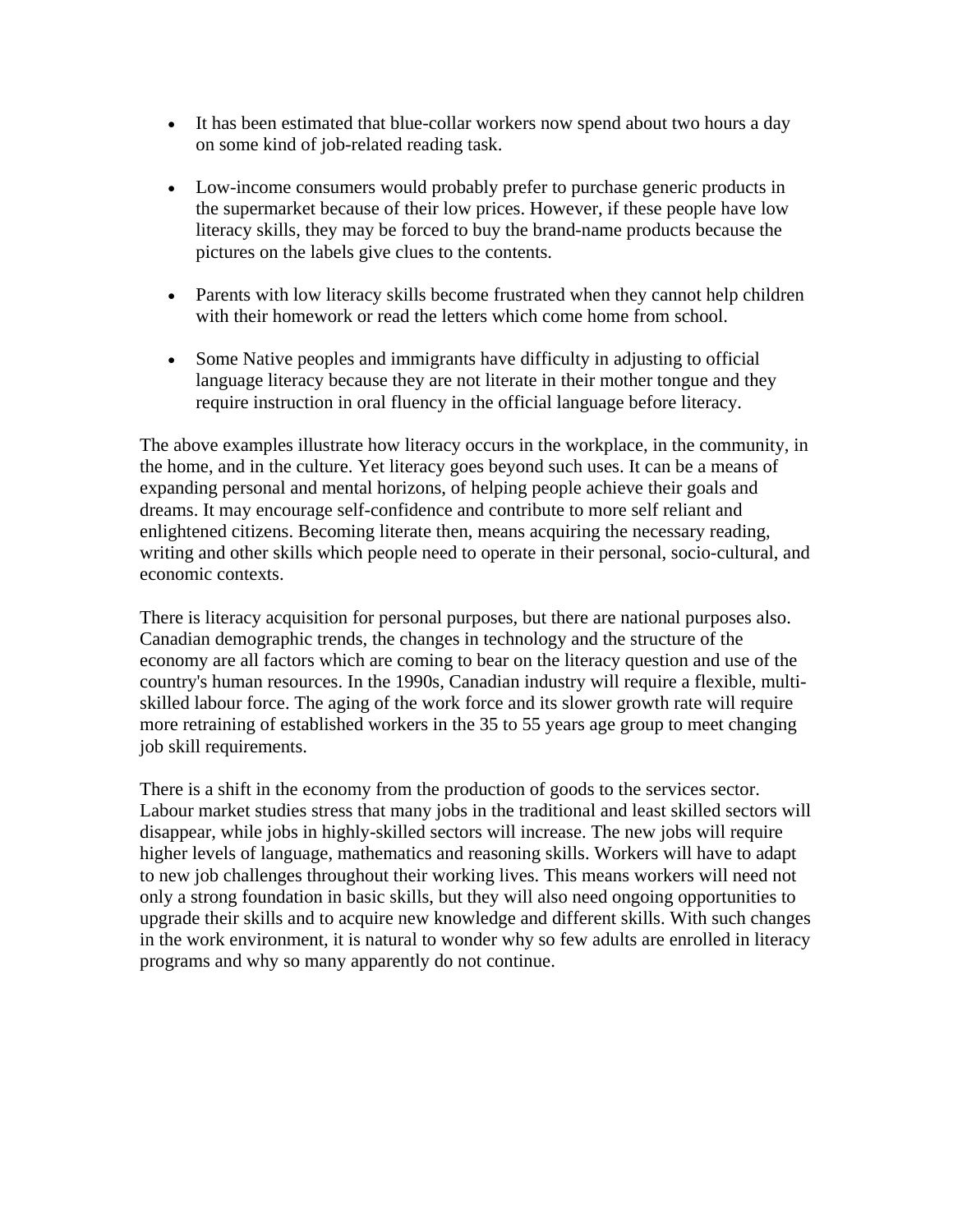## **Why do Low-Literate Adults Not Participate in Programs?**

<span id="page-7-0"></span>Very little research has been done on this topic in Canada. Much of the literature is U.Sbased and fairly recent. The studies on participation have looked at motivation, deterrents or barriers, and most recently at avoidance or resistance. Much of the research has stressed that low-literate adults should not be regarded as a single group. Researchers argue for a recognition of distinctive sub-groups in the planning of recruitment strategies. Programs can then be designed to meet similar learning needs in specific situations.

In a study of 129 nonparticipants in the state of Iowa, five of the six most quoted reasons for nonparticipation were related to attitudes towards, and perceptions of adult basic education. Such reasons were:

*"I would feel strange going back to school."*

*"There aren't many people in adult high school classes my age."*

*"Going back to school would be like going to high school all over again."*

*"I am too old to go back to school."*

*"A high school diploma wouldn't improve my life."*

The average age of those responding to the study was about 56 years and their average income was US\$23,500. Overall, the researchers found four factors to be important:

- low perception of need;
- perceived effort;
- dislike for school; and
- situational barriers (family and work-related).

A recent project in British Columbia interviewed 61 people with low literacy skills; 18 of them had never enrolled in adult basic education classes. Ten of the 18 were men whose ages ranged from 23 to 59 years, more than half were under 45 years of age. These men made comments such as: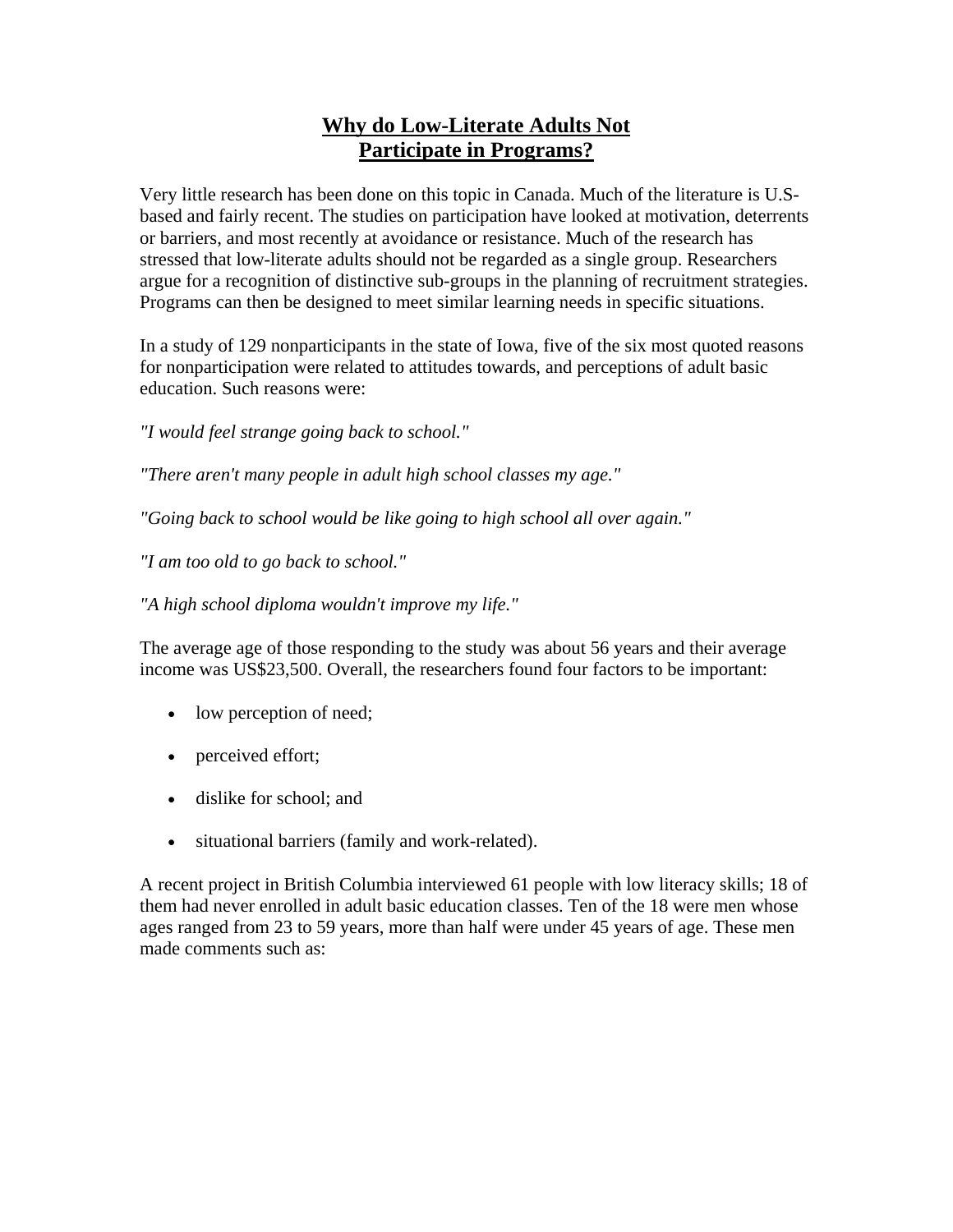*"I was a man when I was 12 years old working on the land."* 

*"There are no benefits in going back to school."* 

*"I am successful so far, why do I need an education?"* 

*"You need Grade 12 to be a doorman now."* 

*"Why go to school for four years? What's at the end of it? I know people with two year college degrees and there's no jobs for them. They do what I do."* 

*"We really need job-training."* 

*"I wouldn't go to school. People would know I was dumb."* 

The first three factors recognized in the Iowa study are also recognizable in the quotations of the British Columbians. Yet, among this same group of men, the researcher found that one of the men had run for political office and was respected among his peers. Another man was on the board of directors of a community group and an active church member. Another regularly taught handicrafts to children in his community and others had artistic and musical abilities.

Thus, the men in this group were quite talented and were not antilearning per se. Rather, they were independently-minded adults with their own value systems who based any perception of adult basic education programs on previously bad or indifferent school experiences they may have had. Because they had never participated in adult basic education programs, they had no way of knowing how different the experience could be. When asked whether they would consider going to an adult basic education program to improve their reading and writing, five of the men said they would, but three specifically wanted one-to-one tutoring. One wanted the privacy offered by this type of arrangement and the other two were dyslexic working men who wanted the flexibility of arranging their own hours and place of meeting as well as the convenience of going at their own pace. Most of the men relied on spouses, friends and faking to get around their literacy difficulties.

Among the female nonparticipants in the British Columbia study, all were on some kind of income assistance. Two of them were working part-time. All the women were single and only one did not have children. For the majority of the women, child care was a problem and an obstacle to returning to school. Several of the women had returned or had come to the town where their families lived in order to have family support, especially for child care. Transportation and lack of suitable courses in their towns also presented problems. Generally speaking, the women appeared to be more job-oriented than education-oriented. They were the providers for their families.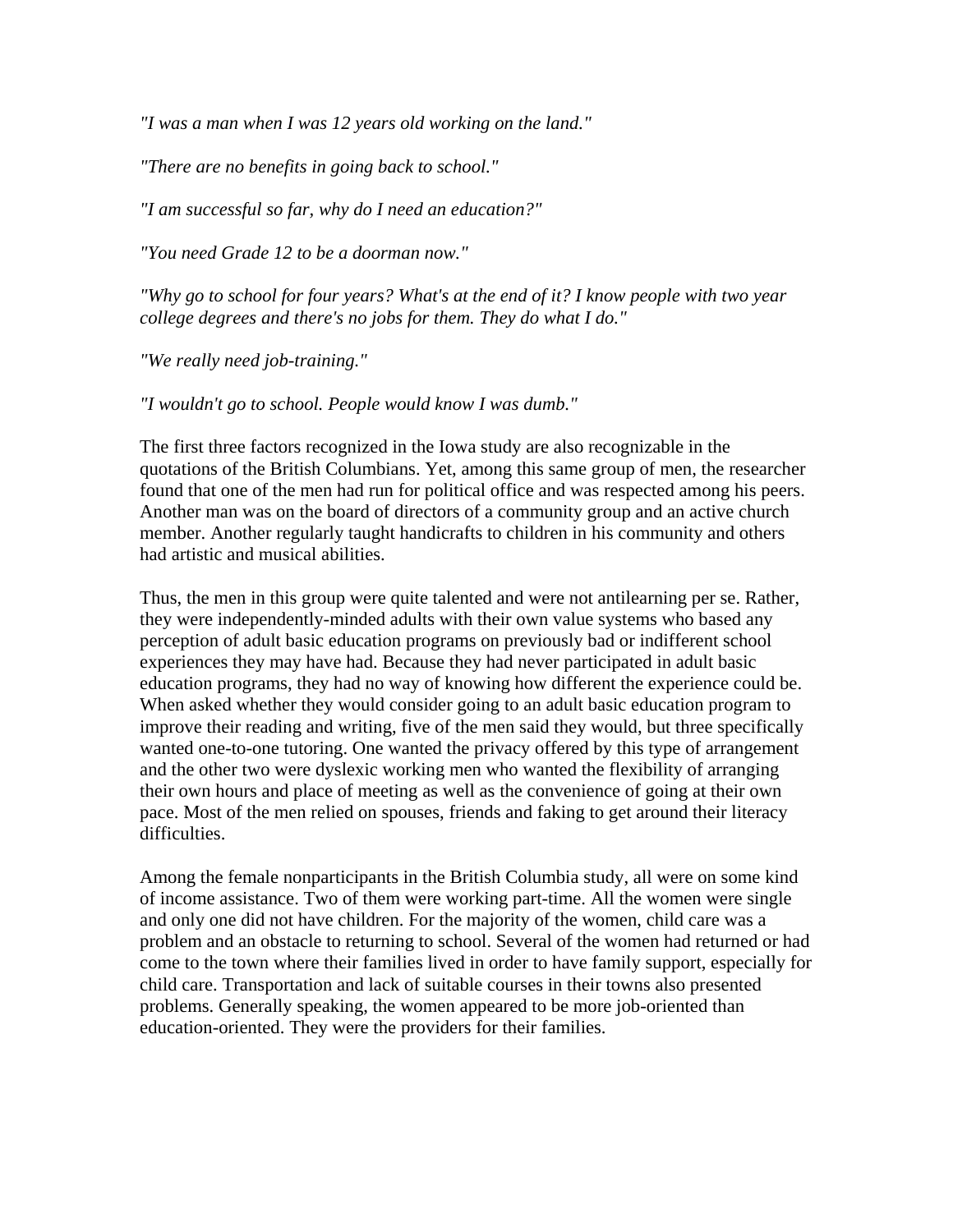One woman said, "Married women with children are a fatality in the job market", and, "If I got a Grade 12, I'd be several years older and then where would I go? Nowhere. I'd have no experience except what I've already done, so I'd be back to square one. The circle is closed before you get into it. More practical job training experience is required." The women, despite their own admitted difficulties in reading and writing, saw the importance of education for their own children. Life circumstances appeared to be the major reasons for nonparticipation among these women, although one or two could be "resisters" as well. Fears of school and stress factors were also mentioned by some of the women.

In a telephone survey of people who had been assessed at a local college, but then had not enrolled in basic education classes, more than half of the reasons given for not enrolling were work, financial, or transportation related. Reasons for non participation must be considered in any program planning efforts. A list compiled from the British Columbia study is given below. Similar kinds of reasons have emerged from other studies and in conversations with program coordinators in various parts of Canada.

### **Reasons for Nonparticipation in Adult Basic Literacy Programs**

Financial Reasons:

- lack of financial assistance (living allowances);
- costs (fees, books, supplies, transportation, daycare).

Personal and Cultural Constraints:

- Work and time factors:
- children at home:
- cultural constraints, (e.g. opposition of husband to wife enrolling);
- personal problems (e.g. substance abuse, emotional problems);
- family constraints other than financial.

Special Needs:

• disabling conditions (physical, psychological and learning disabilities).

Anxiety and Embarrassment:

- low self-esteem:
- fear of returning to school (too old, away too long, etc.);
- fear of being so far behind they won't catch up;
- fear of low skill level being discovered and labelling;
- fear of failure.

Past School Experiences:

- previous negative educational experiences;
- misconceptions about ABE programs think it's like school;
- expect large classes and instruction similar to past.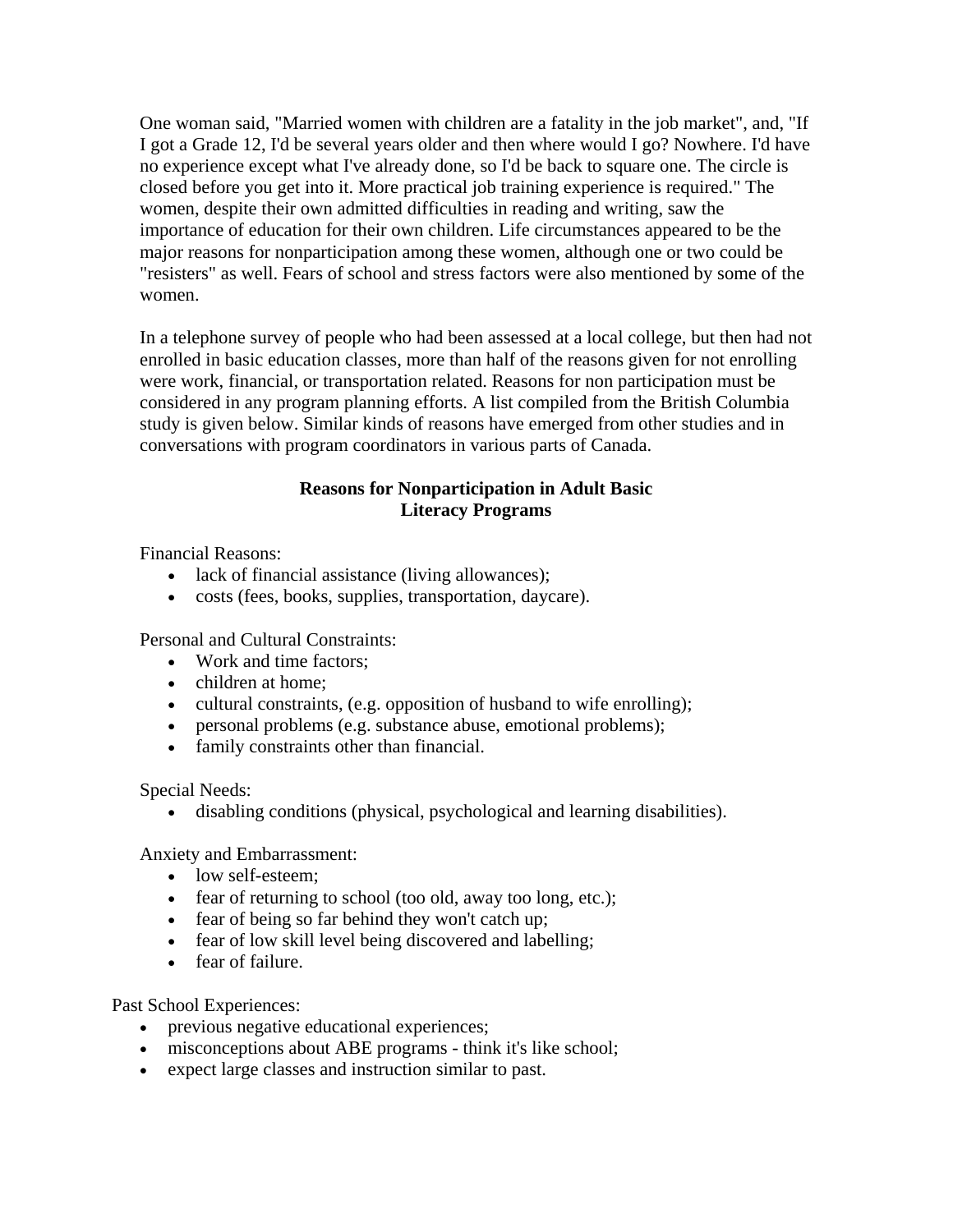<span id="page-10-0"></span>Low Perceived Need and Distractions:

- don't perceive the problem as such;
- easier to compensate for low literacy skills than to correct them;
- other influences compete more successfully for time.

Institutional Constraints:

- institutional intimidation place, people, bureaucracy;
- lack of commitment of college administration and staff;
- scheduling not conducive to attendance.

Instructional Strategies:

• classroom activity distracting/difficulty working in a group.

Lack of support systems:

- lack of transportation;
- lack of daycare;
- lack of counselling, information and referral services.

Structural:

- lack of programs because of geographic isolation;
- lack of appropriate programs.

# **What Participants Say About Coming to Adult Basic Literacy Programs**

In recent years, many learners' conferences have been held in most provinces of Canada. Some of these are provincial events; others are annual local or regional events. Another recent feature in literacy work is an increase in telephone "hotlines" or toll-free numbers which offer help and information about programs for learners and potential learners. These developments provide vehicles through which learners' voices can be heard. From them, practitioners can learn about the perceived and actual difficulties in participating in adult basic literacy programs.

Strong interior forces impel some to come to programs. "I was tired of hiding my problem and having it eat away at me." "It's like being in prison for years - the prison of oneself." Other people are urged by agency and government workers to enrol in programs. "On the first day of class, I found myself halfway up the stairs and then stopped and asked myself why I was doing this. I was scared, but I'm glad I came." Others come because they see opportunities for job advancement and take the initiative to improve their own skills, or sometimes, may have the backing of their employer to improve and reach the desired educational/occupational goal. For women and parents, the presence of children is a powerful motivator. Parents want to be able to help their children and hope they will not have the same experiences as themselves. Some women, for whom economic circumstances are more favourable, come to improve their literacy skills for their own sake. Some women come into classes when their marriages break up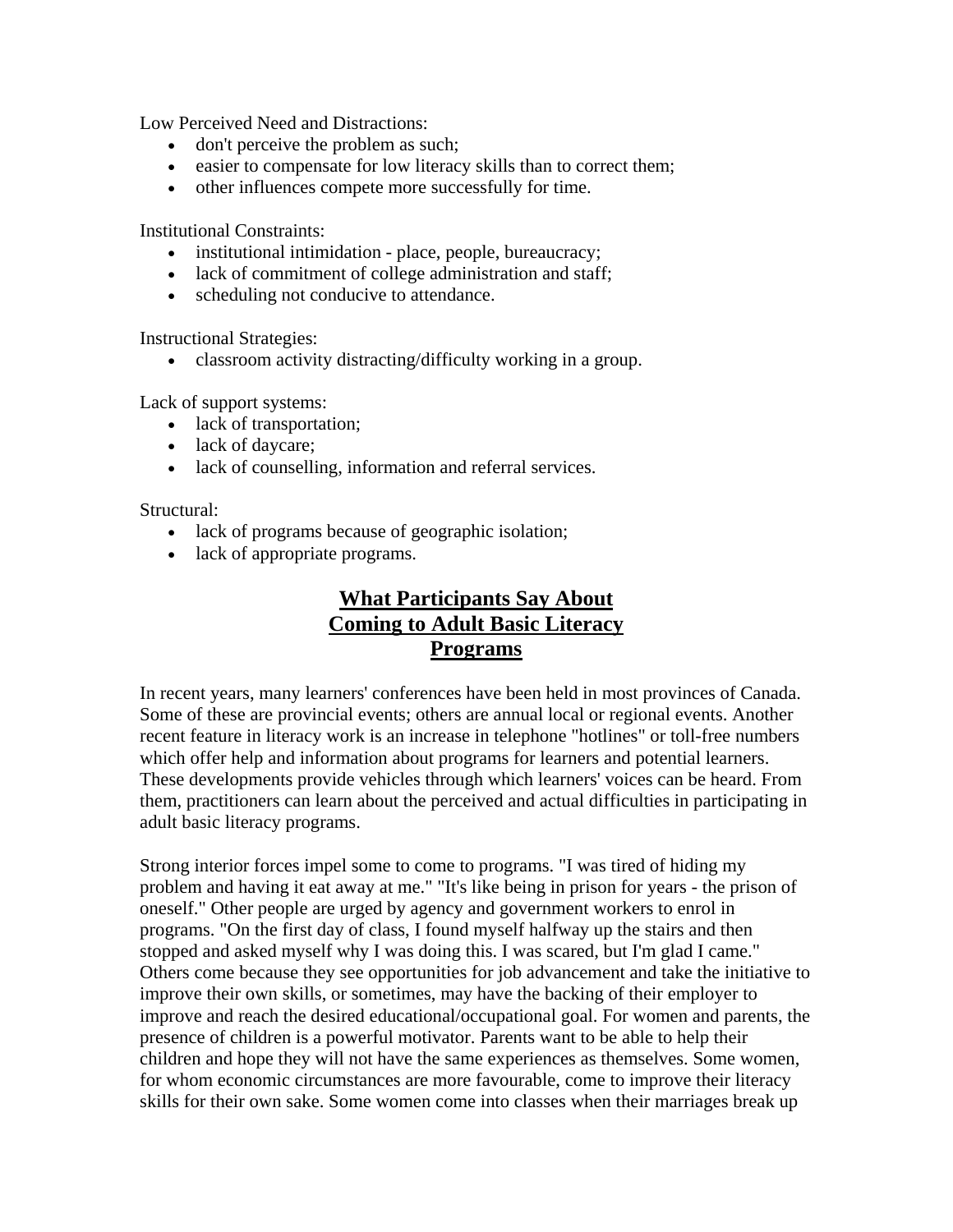and are forced into providing for themselves. They want to be independent of the welfare system.

In one study in the U.S., 10 motivational factors for participation in adult basic education by low-literate adults were discovered. They were:

- educational advancements ("I want Grade 12");
- self-improvement ("I want to see what I can do");
- literacy development ("I want to improve my comprehension");
- community/church involvement ("I want to be a more effective board member");
- economic need ("I want to get a job", "I want to get off social assistance");
- family responsibilities ("I want to help my son with his homework");
- job advancement ("I want to do a better job", "I want the promotion");
- diversion ("I thought I'd go and see what it was like");
- launching into a new life-cycle (getting married, becoming a parent);
- and urging of others (responding to pressure from others to attend programs).

Institutional adult basic education programs typically serve those that they are best able to serve - the already motivated and those most likely to succeed. Yet, the odds for these people are often overwhelmingly against them. They have had to overcome all their fears and anxieties about returning to school and what others might say if they found out. They have to juggle job and/or family responsibilities with program timetables. They have to worry about sponsorships, renewals, and how to finance the next stage of their education if they want to continue. They have to think about becoming employable and getting a job when perhaps, after many years of picking up their courage to return to school, they would actually like to continue their learning. They have to deal with institutional barriers and bureaucracies. What little dignity and feelings of self-worth they may have pulled together can be destroyed very easily. The courage, persistence and dedication of those who do participate is admirable.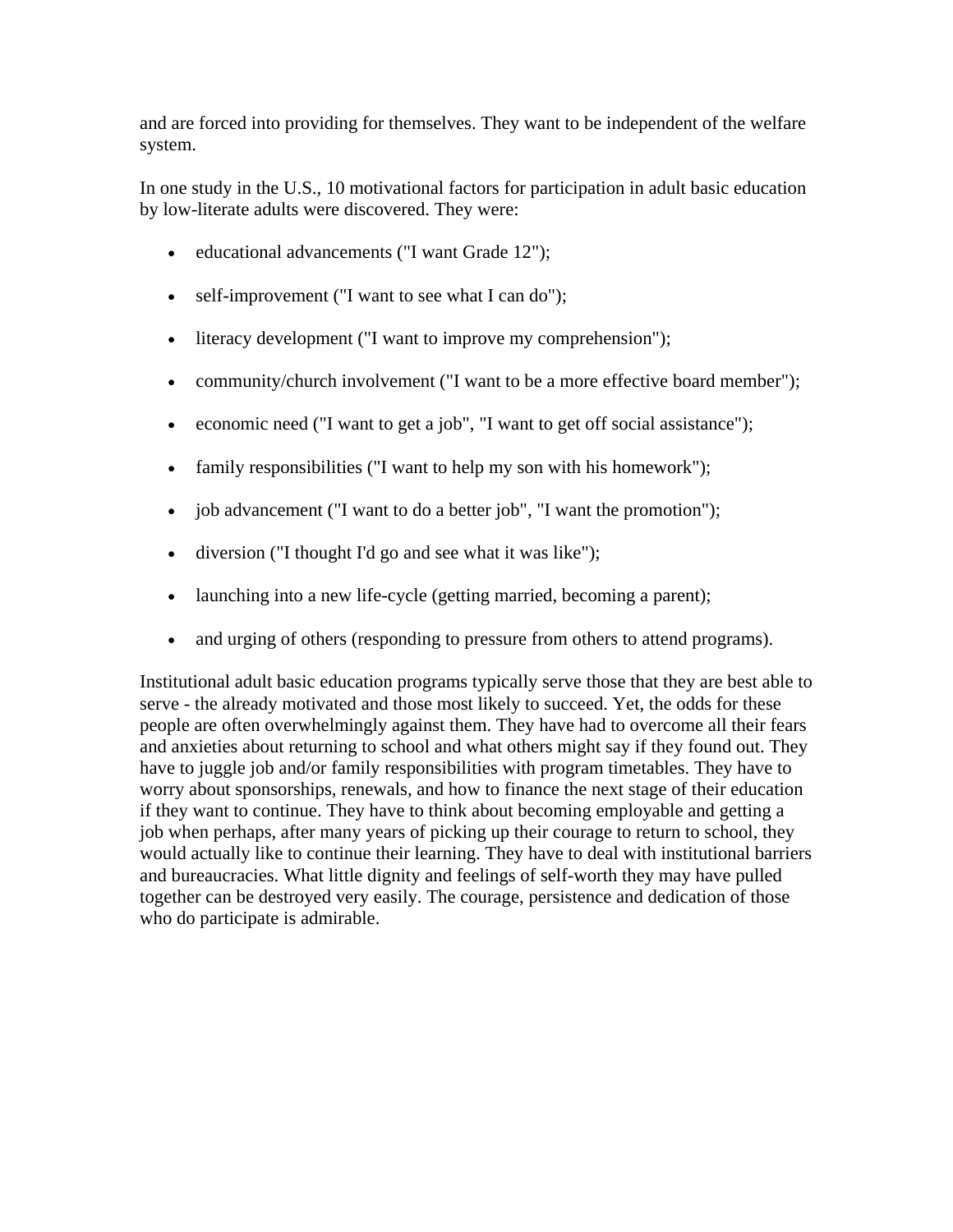### **And What About Dropouts?**

<span id="page-12-0"></span>Research on adult dropouts from literacy programs has produced contradictory and inconclusive findings. This area is beset with difficulties of definition. Some programs say someone has "dropped out" if they registered and then never showed up again. Other programs define a "dropout" after a specific number of hours of attendance. Others define "dropout" by those who did not complete a course module. Others only consider officially registered withdrawals as dropouts.

The problem of definition is compounded by both the diverse nature of the population and the nature of literacy instruction. Some students have very specific literacy goals. When these are met, the students stop coming. However, they may return at some time in the future to work on another goal. Thus, should these people be characterized as "dropouts", or "successes", or "lifelong learners"? In the adult basic literacy/education field, many "dropouts" might be better called "stopouts" or even "drop-ins". Many of these people have a history of returning to adult basic education. Very often, either their personal situations were not favourable to study and learning the first time round, or the necessary support systems were not in place, or both sets of conditions applied.

In a telephone survey of one adult learning program, the reasons for withdrawal were non-program-related and over 80 per cent of those contacted said they would go back to the program if conditions were right. Such positive attitudes towards adult programs among dropouts have been noted in some other studies as well. Dropouts differ from nonparticipants in that they have been motivated to enter programs and for the most part have had a very different experience from their earlier stints in school. They like the generally more relaxed atmosphere of adult programs. They like being able to go at their own pace and the warm, caring instructors and/or tutors. They also know that hey are not alone with their difficulties. There are many others in the same boat. This knowledge becomes a powerful motivator when these adults are ready to return. The intentions to return to adult programs have implications for recruitment and for waitlists.

Other issues related to "dropout" include the mobility or transience of the target population. In one telephone survey of non-registrants, and another on dropouts, the combined samples consisted of 144 people. About one-half of this total (71 persons) could not be reached for reasons such as: number not in service, wrong number or not known at the number given, no phone contact given, moved away, not reached after three calls. Such people are likely younger single people who can more easily move to seek other opportunities. Mobility is a fact of life and presents difficulties for both researchers and practitioners in recruiting and follow-up.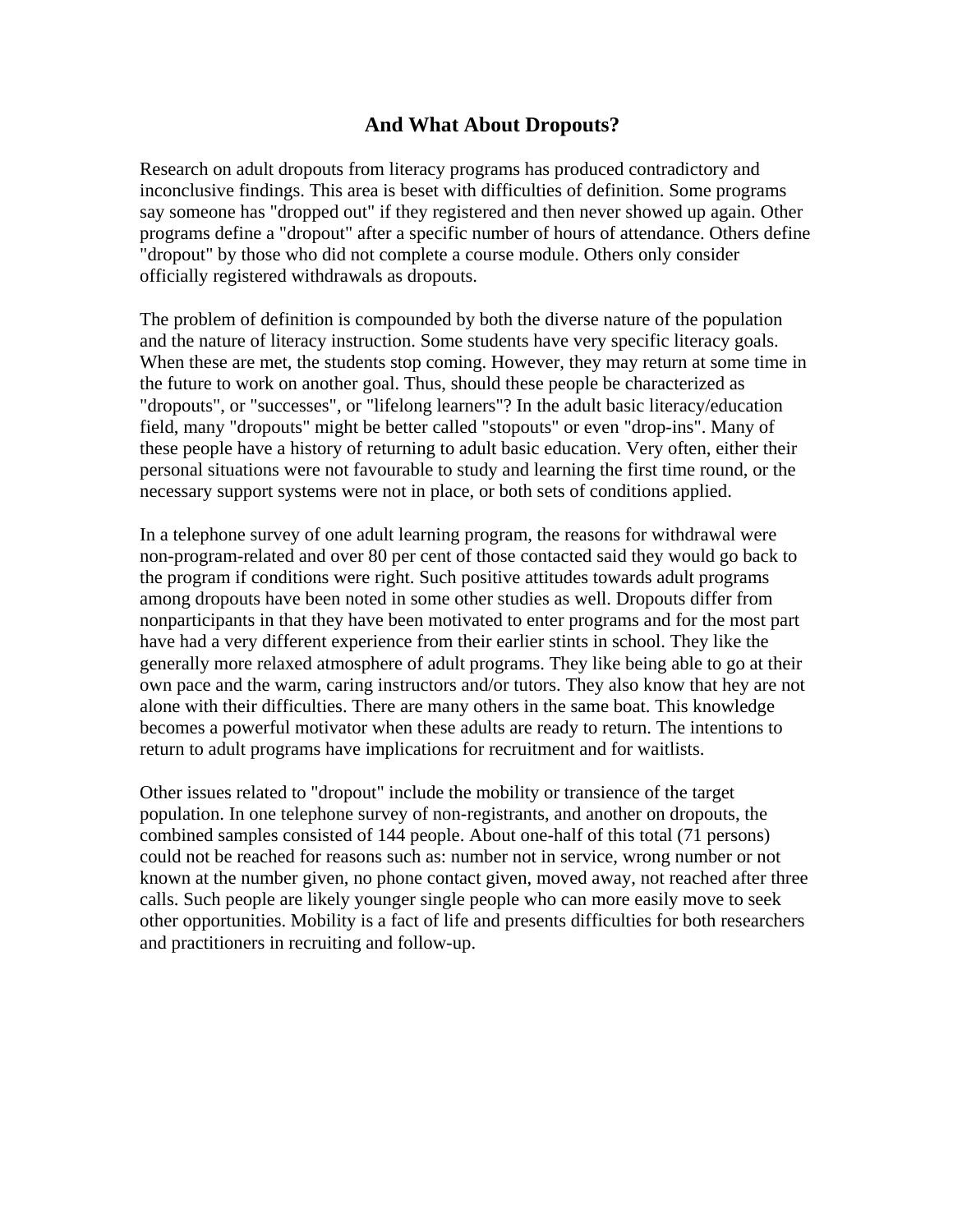With the majority of adults, economic need is foremost; obtaining a job, shift changes and other work-related matters are usually given a higher priority than educational matters, unless the educational goals are related to work and are fully supported by all concerned.

Cancellation of programs also affects educational progress. In such cases the causes are structural - related to economic situations and the political decisions of governments and educational institutions. Learners in these cases cannot be called "dropouts", but the cancellation has the effect of interrupting their learning and may contribute to a cynical attitude towards "the system".

Other adults may experience learning difficulties when they are in the program and if these are not detected and effectively addressed, students may drop out without a murmur. This is the dropout population about whom programs should be most concerned, because new strategies and program supports could prevent this kind of attrition.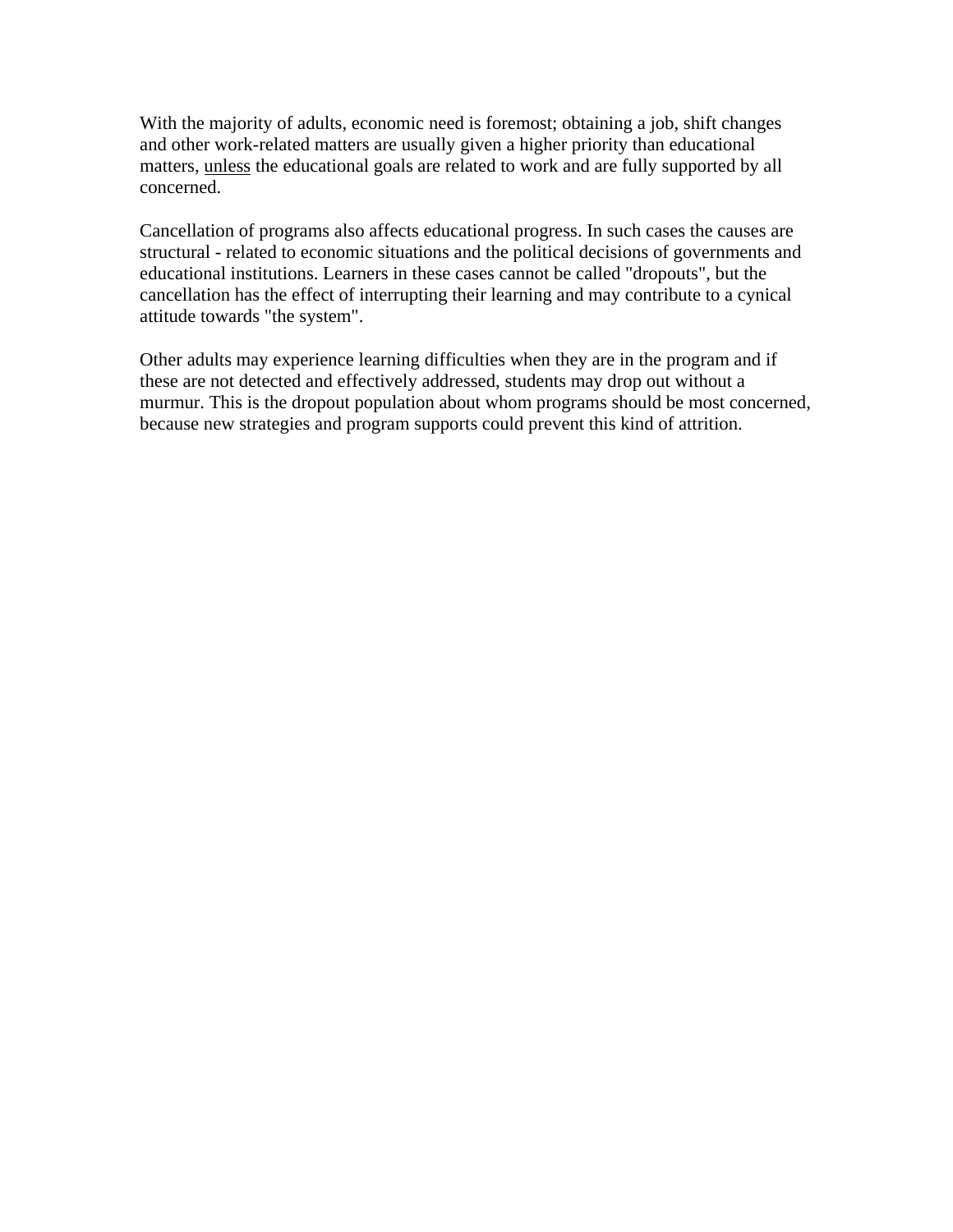# **REACHING OUT TO LEARNERS**

<span id="page-14-0"></span>How can we encourage more people to come to programs? Firstly, it must be stated that given the size of Canada, there are still geographic barriers to providing literacy services. If no service is available, then people cannot participate, even if they are motivated. Apart from this, the evidence seems to suggest that it is only when people themselves have made up their minds to do it, and that the necessary supports are in place that there is a reasonable chance for adults to succeed in their goals. Many low-literate adults are realistic. They know that it will be a long haul to obtain any kind of credential. They also know that the job opportunities in many smaller communities are very limited. Many of them want jobs or trades training which do not demand inflated credentials. Not everyone sees the benefit of literacy for its own sake. To reach potential learners, there needs to be a variety of recruitment methods, a variety of learning situations in varied accessible locations with flexible scheduling, and a variety of learning materials and teaching methods which focus on individual learning needs.

### **Recruitment**

Practitioners know that to attract low-literate adults to programs, innovative use of media, displays and, above all, personal contacts have to be employed. Despite the level of public awareness which now exists about adult literacy, the messages are still not getting through to the people who need help. Many low-literate adults still feel that they are the only ones with the problem. Many of them do not know that programs exist to help them; and if they do hear about programs through media sources, they do not relate it to themselves. Experience has shown that frequent and sustained media messages are required before many of the target population will respond. Experience has also shown that it is the grapevine or word-of-mouth recommendations and personal referrals that are the most usual and effective ways of reaching learners. Thus, focussing on recruitment strategies which use the learners themselves and which involve intermediaries such as social workers and helping agency personnel are probably the most likely to produce the intended results on an ongoing basis.

A recent study asked 106 literacy students in two provinces how they found out about programs. Forty-six per cent said by word-of-mouth, 23 per cent said through helpers (that is, helping professionals), and 17 per cent said through radio and television. When asked what they thought was the best way for literacy students to find out about a program, 55 per cent said television, 38 per cent said radio, 30 per cent said newspapers, 26 per cent said word-of-mouth, 24 per cent said posters and flyers, and only nine per cent said helpers (the categories were not mutually exclusive). This mismatch between the students' perceptions and their own experience is interesting. There were some interesting differences in the responses between men and women. Women favoured radio over all other means and more of them mentioned children's school and employers than the men. Only four out of 43 women mentioned word-of-mouth as a means of recruitment, yet 26 of the 43 women said they had found out about the program by wordof-mouth. They were thus ignoring their own experience.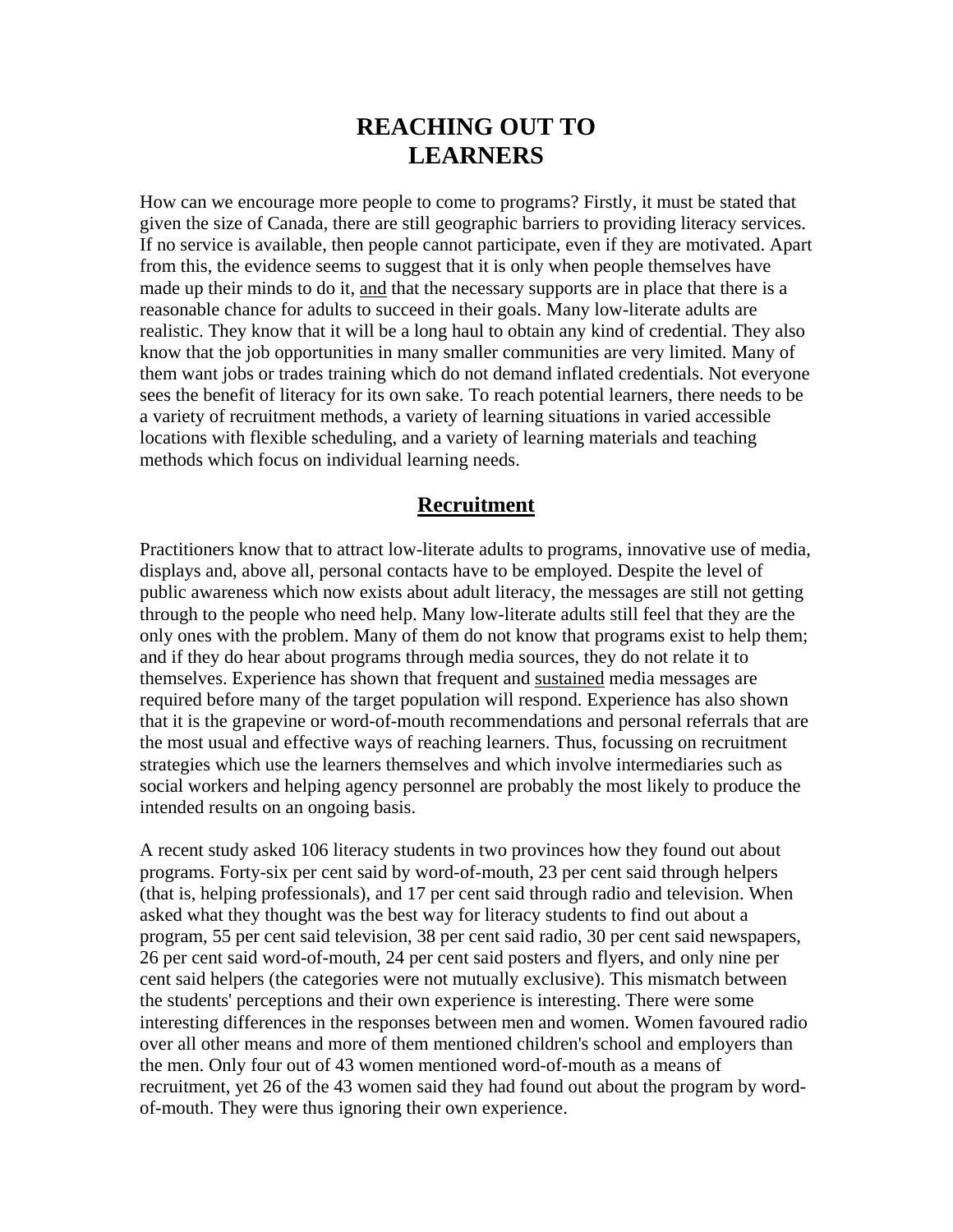Special media events with associated toll-free telephone numbers and "hotlines" stimulate flurries of interest and general enquiries. Many of these though, come from people who want to help rather than those who want to be helped. There is a danger in this type of activity also, in that programs may not be able to respond fully to those who do want help. This balancing act of supply and demand is one which all literacy programs have to consider as part of their publicity or recruitment strategies. When existing programs have reached capacity, they do not embark on special recruitment campaigns, but rather keep recruitment to information and referral for program maintenance. Satisfied learners spread the word among their friends and colleagues and the learner population is renewed. Even so, this method can result in waitlists and impatient learners.

Recruitment efforts have to be backed by literacy program services. For this reason, many in the field feel that the best advertising and recruitment is local or regional advertising. The larger the area served by a particular telephone service, there is less chance of successful matching of callers and programs.

Recruitment strategies for hard-to-reach groups are probably most important when programs are starting up, or when programs have funds to expand their services. Experience and research have shown that the target population cannot be treated as a single group. The specific sub-group the program wants to serve should be identified and the messages and recruitment strategies be designed to appeal to that group. Communitybased programs are particularly effective in reaching populations either not served by or reluctant to attend educational institutions. The community programs and one-to-one tutoring arrangements act as "feeders" to more traditional institutional programs. The community programs provide a means for potential learners to realize that they can learn and to gain self-esteem and confidence in their abilities. Community programs are rooted in the milieux of the learners and are therefore often more accessible and acceptable to them.

In recruitment efforts for new programs, adequate time has to be allowed for consciousness-raising about the issue in the community or communities to be served. Needs assessments may have to be carried out. Contacts with agency workers and community groups have to be established. Time has to be spent in getting to know the potential target population and establishing credibility and trust. In remote and rural areas, this kind of preliminary work is often hard-going and time-consuming one year may be required to lay the foundations of a future program. People may be slow to come forward, but if they have a good experience, word will spread and others will emerge.

In a rural area of Ontario, door-to-door canvassing of 300 households produced an initial group of only five students, but in time this grew to 25 students. In rural New Brunswick, canvassers visited 10,200 households and obtained 400 students and 1,000 tutors. Many long-time, well-established literacy programs began with only one or two students often in a tutorial arrangement and slowly expanded into a variety of learning situations and arrangements. In a northern area of Alberta, a Native outreach worker is having success in contacting Native communities, raising awareness about literacy issues and initiating new activities.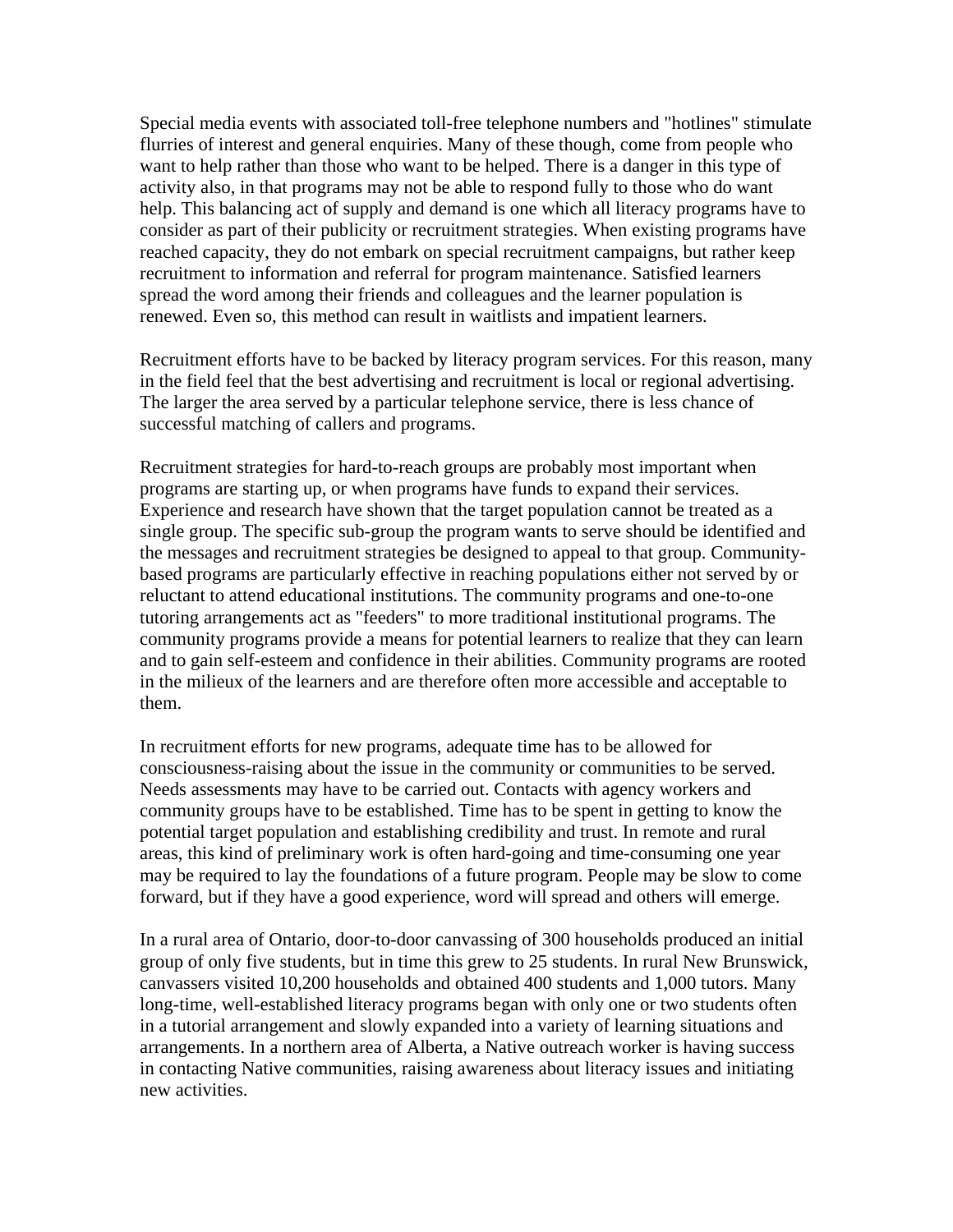The words "literacy" and "illiteracy" are fearful and demeaning terms for many people with literacy problems. Thus information about the programs has to be described in appealing language. Learners have said that they prefer the words "learning to read and write", and "upgrading". Sometimes, people are more responsive to a specific activity sewing or cooking, for example, and literacy work is then introduced in relation to those activities. In many Native communities, literacy is introduced through cultural activities such as dances, oral history and crafts. Literacy is thus seen as something meaningful and part of life, not something apart from it. Literacy programs have to start where people are and their needs have to be uppermost.

Life skills very often have to be part of a literacy program. For people who have had chaotic lives and multi-problems, social interaction and problem-solving skills are necessary. These adults need to learn how to cope and how to study before going into regular institutional adult basic education programs.

Adults need bridging opportunities from one kind of learning experience and program to another, and they also need adequate support services. In Canada at present, there are many innovative ways which have been tried to reach learners and there is a variety of ways in which programs are delivered, as the following lists make clear.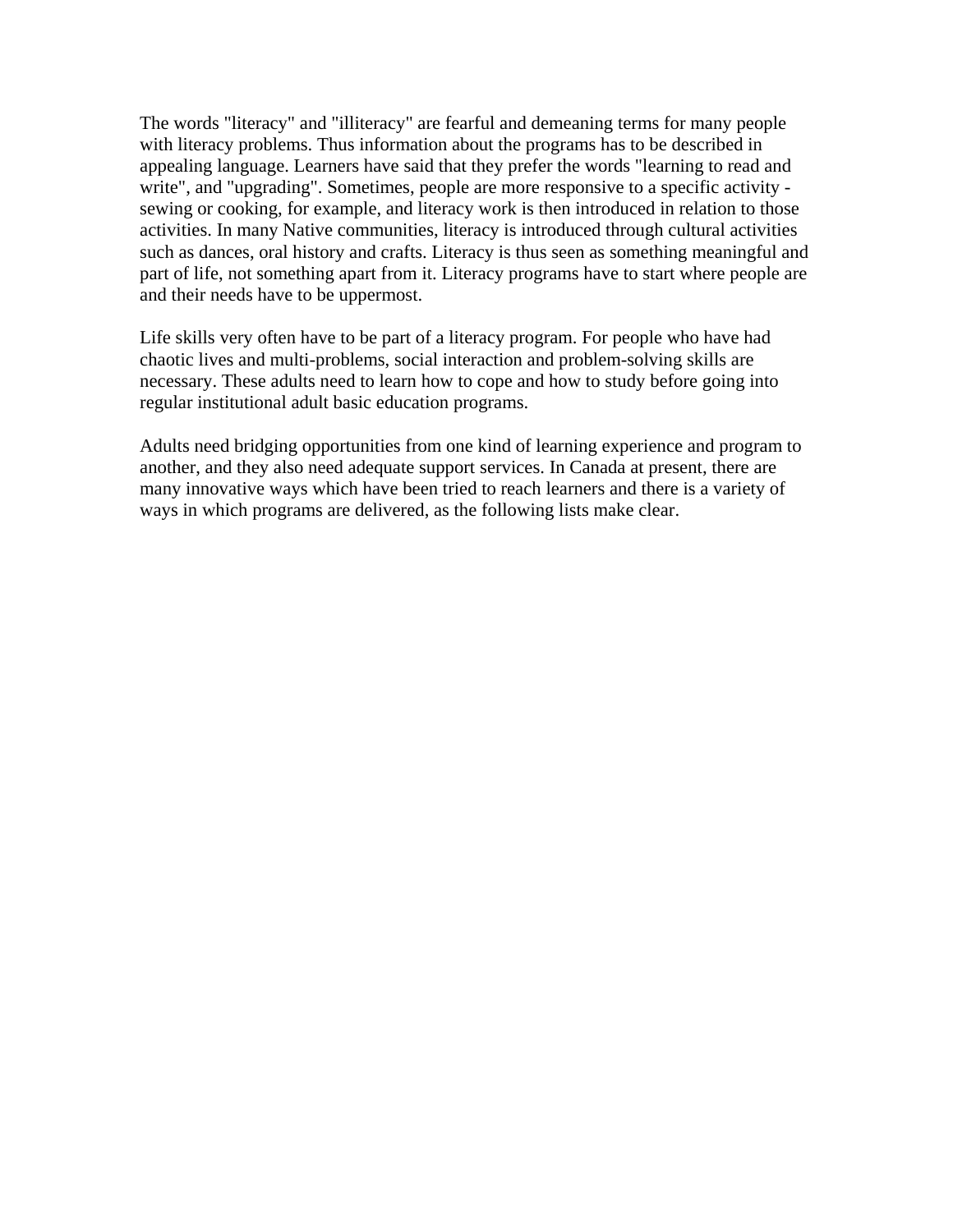### **Publicity and Recruitment Strategies Aimed at the General Public and Literacy Intermediaries**

Print and Symbols

- bookmarks
- literacy pins
- brochures
- posters
- bumper stickers
- notices in pay stubs and bills

#### For Distribution in

- medical and dental offices
- banks
- workplaces
- schools
- service agencies
- supermarkets
- public transportation

#### Newsletters

- community organizations
- churches
- libraries

#### Newspapers

- articles
- advertisements
- announcements
- letters to the editor

### Radio and Television

- talk shows panels and interviews
- news events
- call-in shows
- public service announcements

### Special Exhibits and Displays

- shopping malls
- libraries
- city hall
- conferences
- schools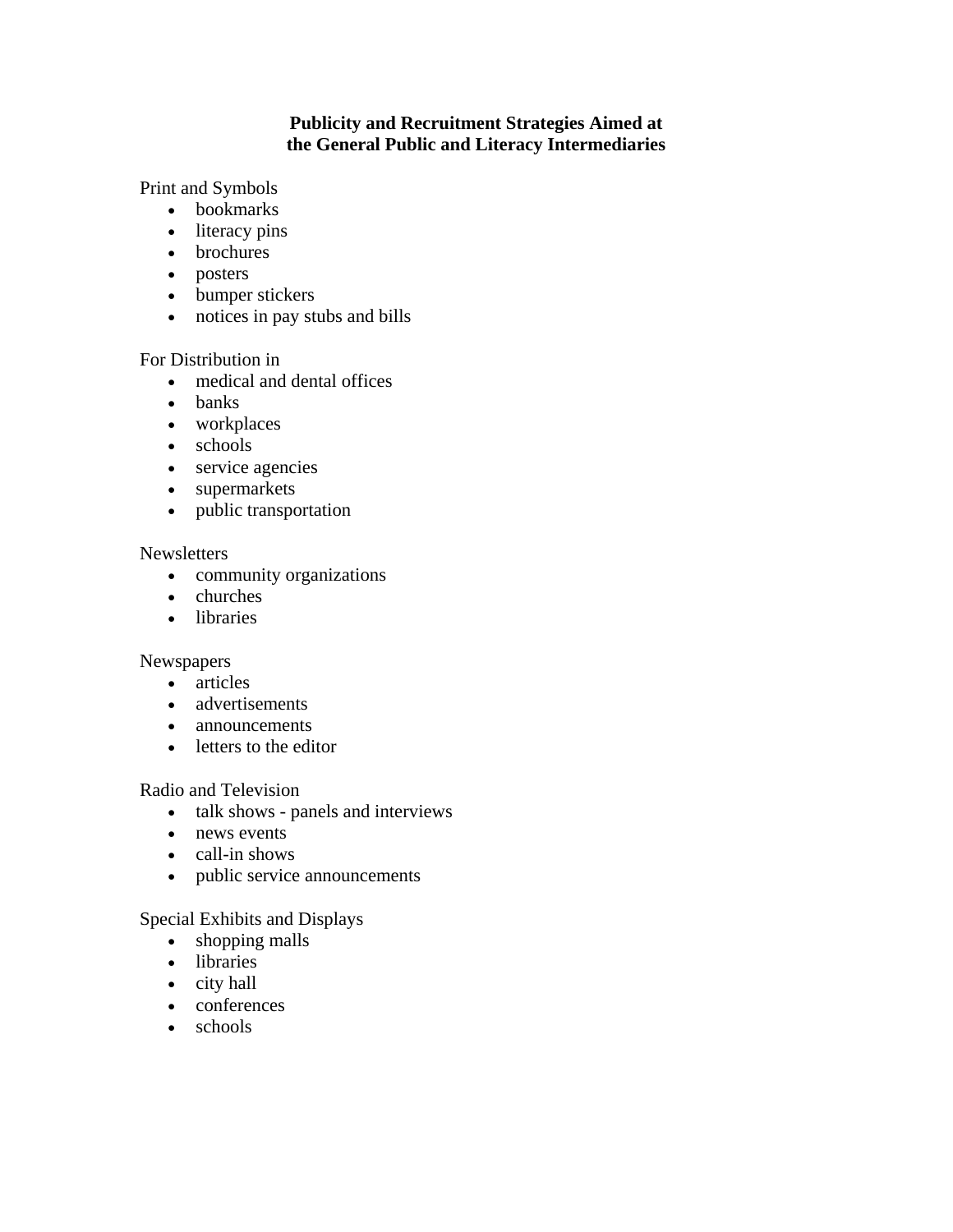#### **Strategies to Reach Learners**

- Fieldworker employed to go to street hang-outs to make contact with potential clients to come to storefront literacy operation.
- Fieldworker employed to frequent soup kitchen to talk to clients and help them with specific short-term literacy tasks.
- Fieldworkers and/or canvassers employed to go door-to-door (rural or urban settings) to talk about literacy needs and programs.
- Native fieldworker employed to visit Native communities and raise awareness of literacy issues and programs.
- Branch libraries in rural areas used as literacy contact points for requests for tutors and materials.
- A literacy van making regular circuits of rural, isolated communities to recruit students and deliver tutorial services and materials.
- Walk-in centre providing scribe services filling out application forms, help with resumes, etc.
- Walk-in storefront literacy information and referral centre in downtown.
- Walk-in storefront classroom and resource centre in shopping mall.
- Family literacy projects in subsidized housing, community centres and schools:
	- o For mothers and children in housing units;
	- o for immigrant women and their pre-schoolers in community centres;
	- o in elementary schools where parents of attending children need help;
	- o reading circles with mothers and children during summer holidays.
- Peer tutoring arrangements:
	- o Natives working with Natives;
	- o union members working with union members;
	- o street people working with street people.
- Students script and develop their own play for public awareness in their community.
- Student groups meet regularly to:
	- o discuss topics of interest and invite friends;
	- o make plans for social events or visits to other student groups;
	- o publish their material or produce a newsletter.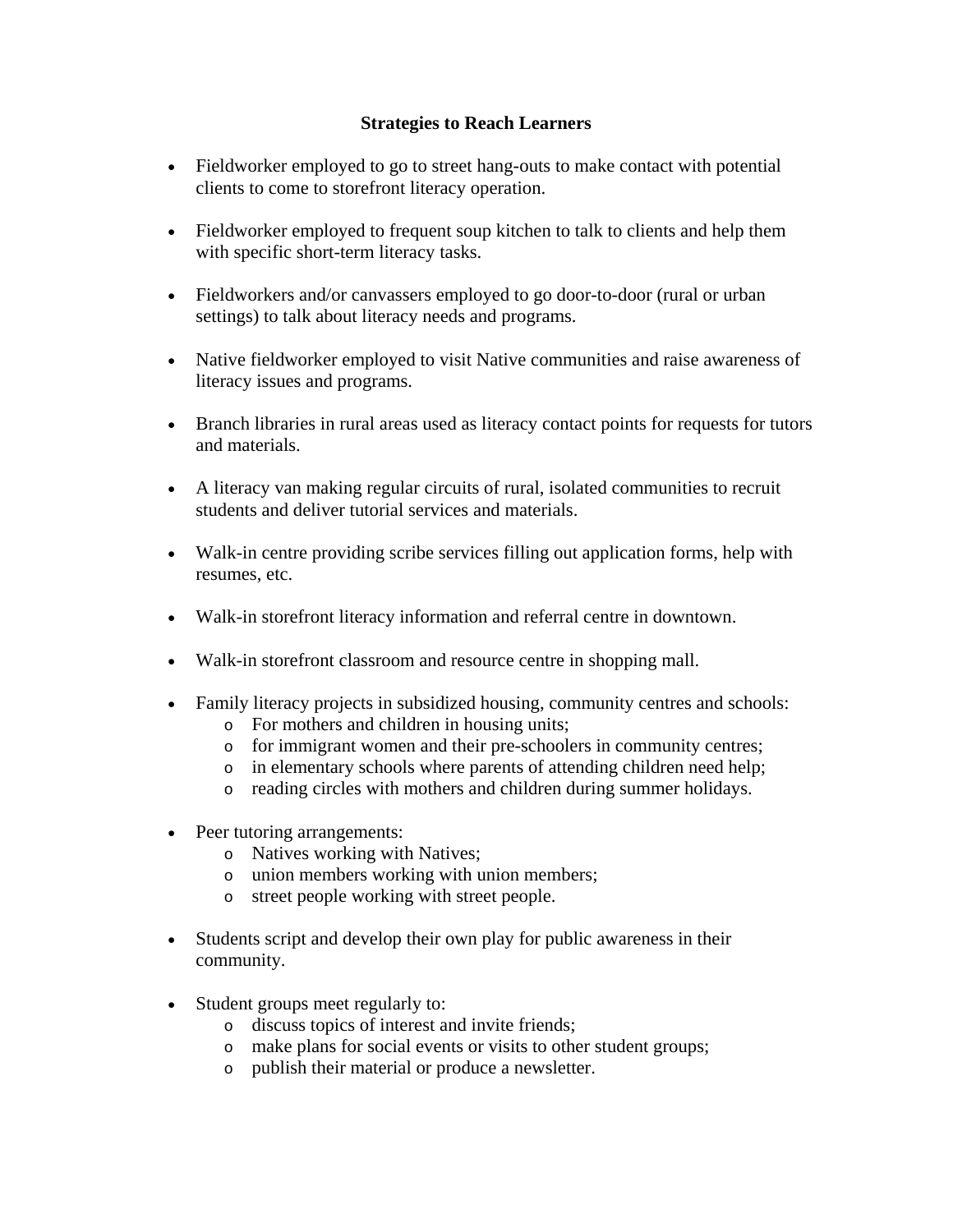### **A Variety of Program Settings to Reach Adult Learners**

Community-Sponsored Programs:

- arise in response to local need;
- may be under the umbrella of a recognized community coalition;
- may be under an existing non-profit organization whose main purpose may not be literacy training;
- may be a non-profit incorporated society with its own board;
- may operate independently of educational institutions;
- may operate in partnership with a variety of local educational institutions colleges, school boards, etc.;
- usually small groups and one-to-one tutoring arrangements serving local neighbourhood in large cities, or the entire city/town if population is small.

College-Sponsored Programs:

- classes within the institution full-time and part-time;
- community outreach small groups in a community setting such as a church hall, a neighbourhood house, library, subsidized housing;
- community outreach one-to-one volunteer tutoring in the home or other mutually convenient location for learner and tutor.

School Board-Sponsored Programs:

- adult day schools full-time and part-time;
- night classes;
- drop-in learning centres open days and evenings;
- classes or small groups in community and specialized settings such as housing units, extended care homes, psychiatric facilities, etc.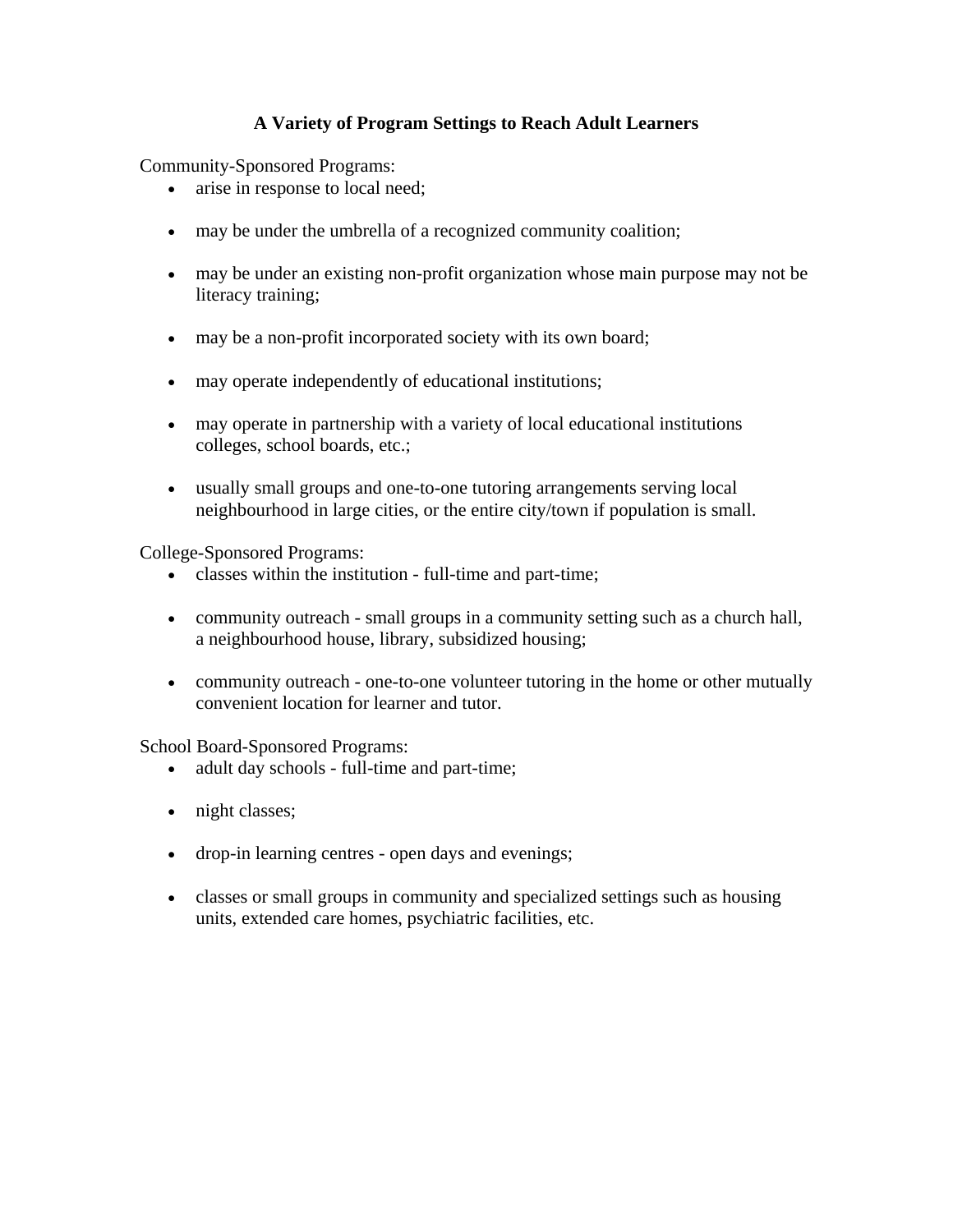Workplace-Sponsored Programs:

- classes delivered in cooperation with college, school board or community-based program personnel (unionized and non-unionized sites);
- classes delivered through existing company trainers (management approach);
- classes delivered through union instructors either from the same workplace and on-site or in off-site locations such as union halls with union instructors from another workplace;
- classes conducted during work-time, after work with no pay, after work with straight time pay, or shared time (one hour of company time, one hour of worker's own time);
- one-to-one peer tutoring.

Library-Sponsored Programs:

- classes, small groups and one-to-one tutoring delivered by library-employed instructors in libraries;
- libraries used for delivery of local school board, college or community-based literacy programs.

Private Programs:

- not-for-profit programs started by adult educators funding usually comes through fee-for-service contractual arrangements with government and service agencies;
- for profit e.g. franchised learning operations.

Federally-funded employment-based type of programs:

• usually paid youth peer-tutoring programs.

Native Bands:

• programs run on reserves using classes, one-to-one, small groups, drop-in, etc.

Correctional Programs:

• usually contracted out to local educational institutions.

Unemployed Action Centres:

• small group or one-to-one tutoring, usually under community based programs.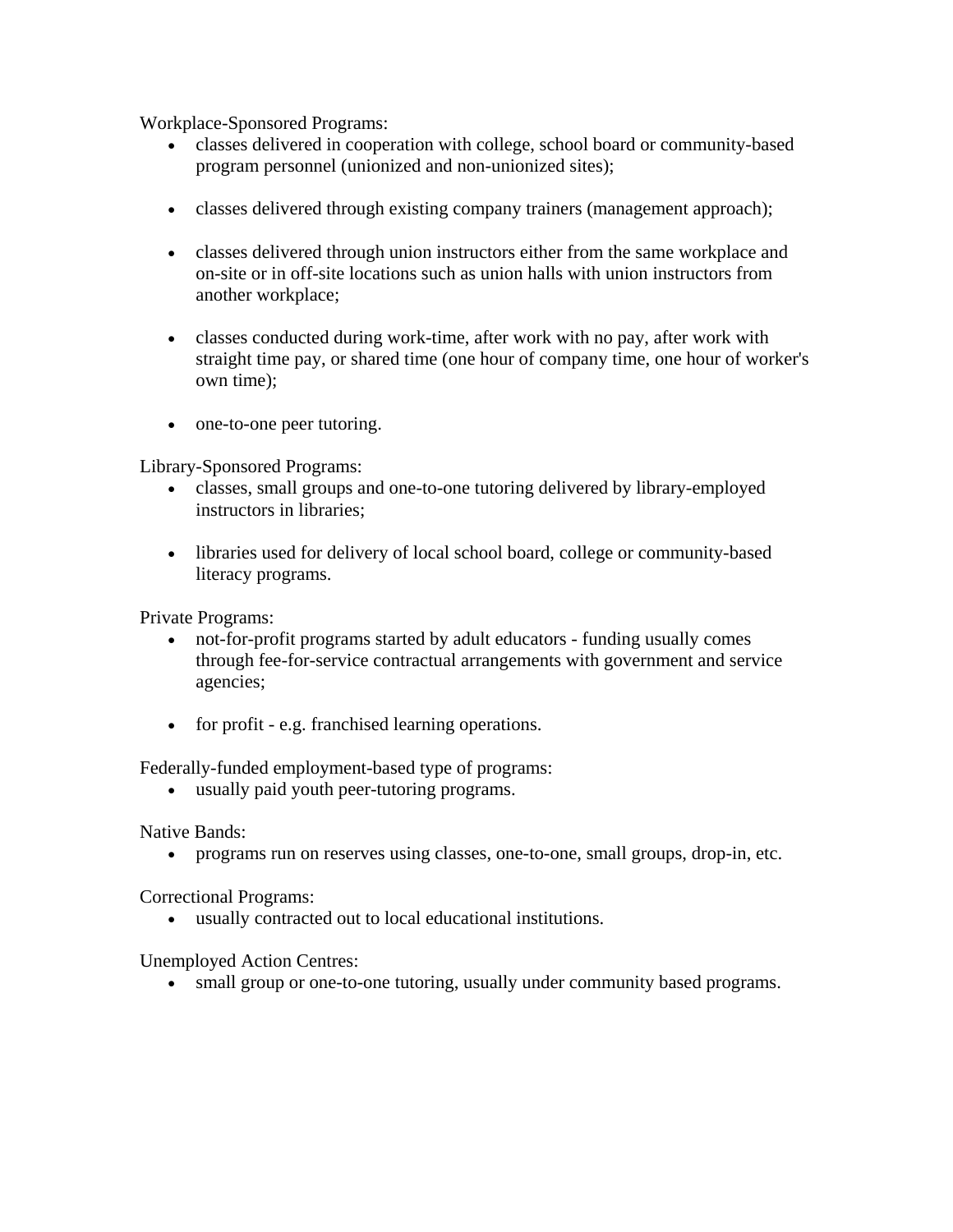<span id="page-21-0"></span>Distance Education:

- using resource capability of computers and network technology;
- using correspondence course type of arrangements but with the use of audio cassettes and an on-site tutor.

### **Retention**

Successful learning centres and programs stress many things to retain students. Above all, is catering to the learning needs of the individual. Learners need to be actively involved in setting their own goals and planning their learning. For this to be done well requires sensitive, caring instructors and low instructor student ratios. Classrooms or learning centres need to be attractive to students and they need to feel at ease there.

A variety of instructional strategies and resources should be used where appropriate. Most learners enjoy coming to literacy programs. They enjoy learning at their own pace, but some need extra help and others need more stimulation in the self-paced classroom or learning centre. Many find computers are motivating and empowering. However, group and social interaction should not be ignored. Learning assistants, aides and or tutors may be needed to help instructors. Some learners need longer than others to reach their goals so allowances should be made. Learners need to see that progress is being made and require frequent positive strokes and evidence of their success.

All the necessary supports need to be in place as has been mentioned elsewhere. Programs which provide daycare, bus passes and free books and tuition are likely to attract more learners than those which do not. Counselling and diagnostic services also need to be available for special needs and problems. Among low-literate adults there is a higher percentage than in the average adult population of people with learning disabilities. These people have often fallen through the cracks of the education system. They need special and individualized help to overcome their difficulties if they are not to withdraw from programs. Alberta Vocational Centre (AVC), Edmonton, has an educational support service called Strategies for Effective Learning (SEL) for registered students in AVC programs. SEL has helped many students continue with their AVC programs by assessing their learning strengths and weaknesses and defining appropriate coping strategies for each student's learning style. This service has reduced the "dropout" rate from programs.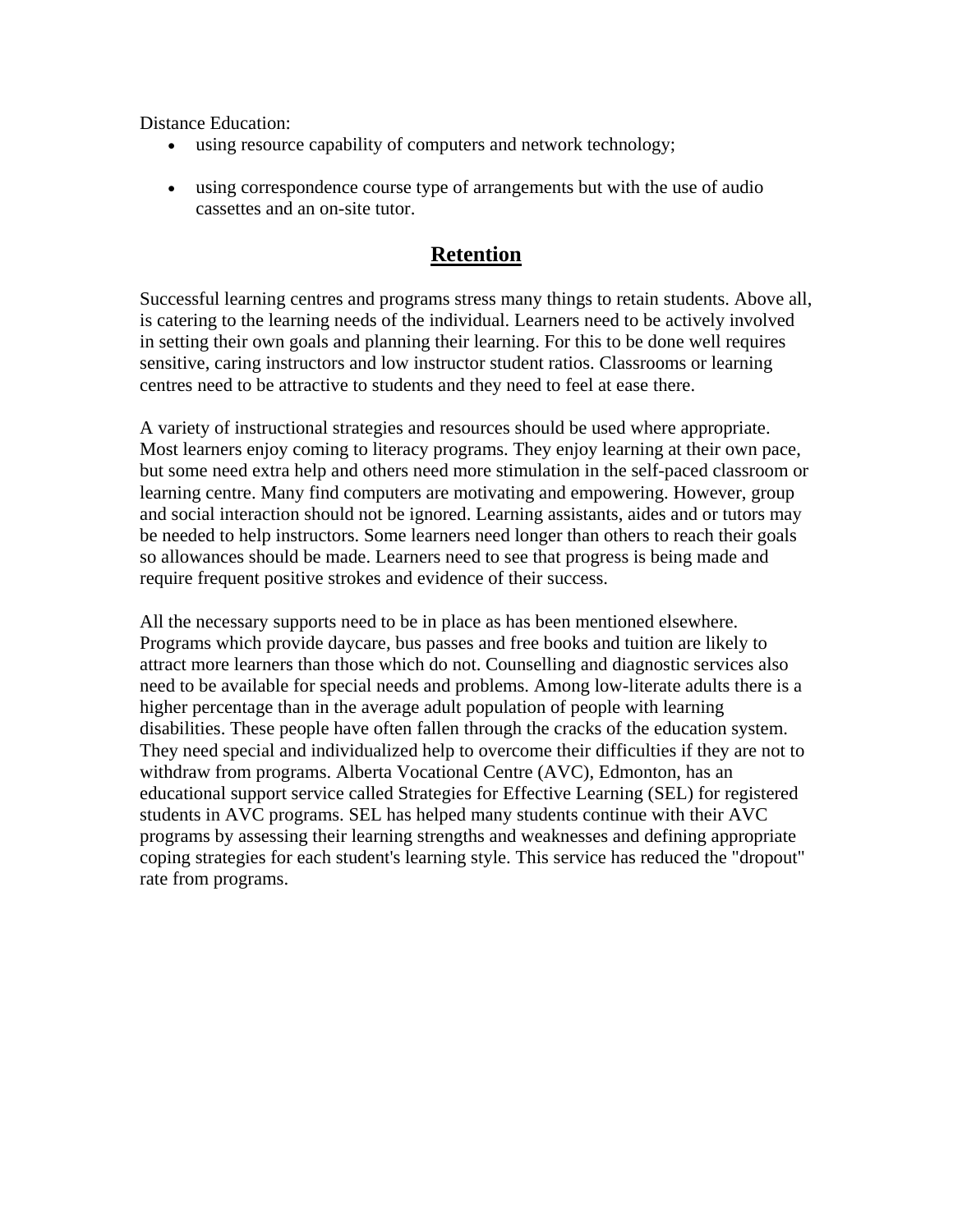In autonomous programs, learners need to be made welcome and be encouraged to participate in the life of the program. Many programs and groups now have students on their boards. Examples are the Saint John Learning Exchange, East End Literacy (Toronto), Kingston Literacy, Journeys (Winnipeg), Project Literacy Victoria. The Board of the Journeys program, in fact, has nine learners out of a total of 14 board members. Such positions give learners ownership in the program as well as experience in dealing with administrative issues and operational problems.

Learners need to be involved in other ways as well. Peer tutoring or counselling is also seen by learners as being necessary and effective. Student writing and publication are also powerful ways of involving and retaining learner interest in programs.

Follow-up and caring about students who miss classes is a way of keeping them interested and motivated. Nevertheless, some students do need to take breaks from learning. It is hard-going to study consistently when one has not been used to it. We need to rethink our notions of "dropout" for the low-literate population. Many learners are in for a long-haul and program sponsors need to recognize this fact.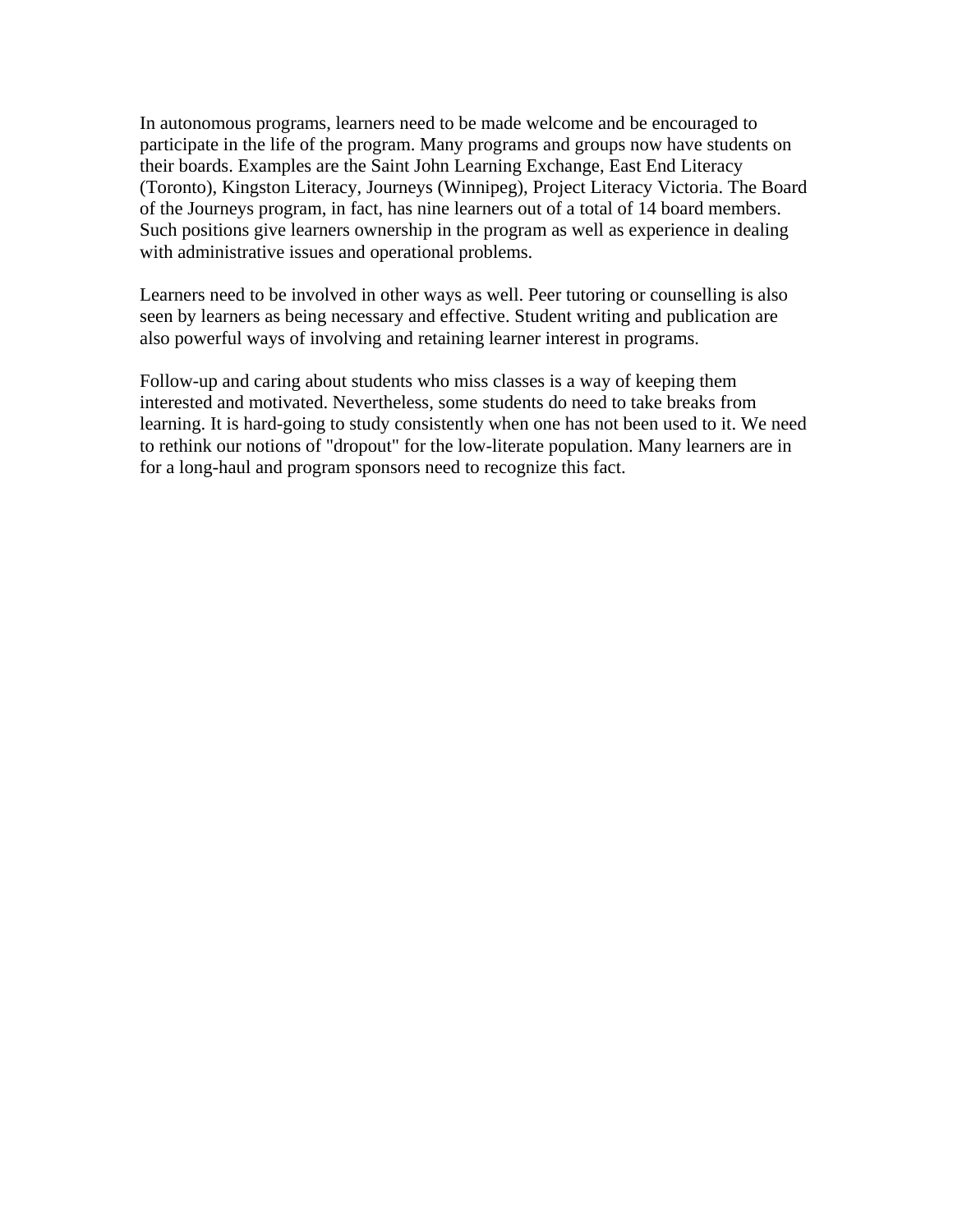# **CONCLUSION**

<span id="page-23-0"></span>Encouraging adults to acquire literacy skills involves knowing who we want to reach, designing recruitment strategies to attract the interest of adults, being honest about what we can deliver, treating each individual with dignity and respect, being committed to sound adult learning principles, providing quality service, and having fun together. For all of this to happen demands commitment of energy, enthusiasm and, above all, the necessary resources to do the job.

Advertising and recruitment cannot be performed in a vacuum, or we risk hearing comments such as: "Advertising doesn't live up to its promises!" Satisfied learners are the programs' best ambassadors. "There should definitely be more classes like this. People have to know about them." People cannot be told about them however, if there is not enough room to accommodate everyone and there are already waitlists. This is a dilemma faced by many programs in many parts of Canada. Is the circle closed before it is open?